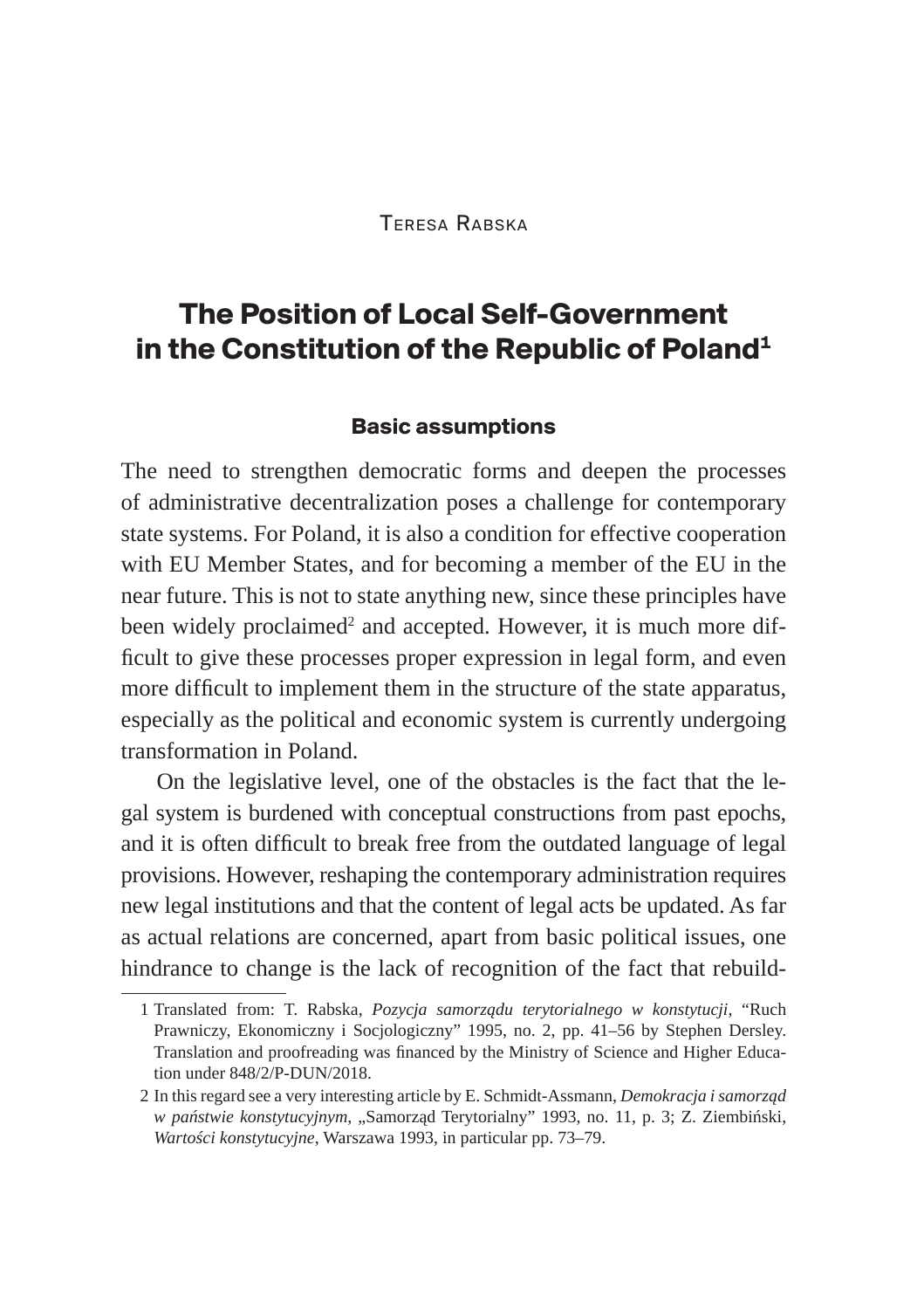ing the state administration is one of the necessary conditions for the transformation of the entire system. A well-known American theoretician who specializes in issues associated with administrative reform wrote: "Administrative reform cannot substitute for political, economic or institutional reform. On the other hand, political, economic, and institutional reforms can rarely succeed without administrative reform."3

The constitution is the basic legal act that is appropriate for resolving fundamental problems that concern the organization of the state. Presently, there is a unique opportunity to define the foundations and political framework of a modern administration. These decisions cannot be postponed any longer—lack of decision here will constitute a real danger, which could lead to a breakdown in the functioning of public authority and to the tasks of the state not being carried out.

The need for change in this area is completely apparent and widely recognized,<sup>4</sup> which constitutes both an indispensable condition and a strong incentive for undertaking reforms.<sup>5</sup> An additional argument in favour of effecting changes is also the fact that many concepts for rebuilding public administration have already been developed,<sup>6</sup> and more protracted discussion will not contribute anything new.

<sup>3</sup> G.E. Caiden, *Administrative reform comes of age*, Berlin–New York 1991, p. 11.

<sup>4</sup> There is a lot of evidence of this, especially in *Informacja rządu o stanie prac nad reformą "centrum gospodarczego"*, which was presented in the Sejm on 3 February 1995.

<sup>5</sup> Explanations of a range of phenomena concerning introducing changes should also be sought in the theoretical assumptions, in particular the theory of "change management": see *The management of change in government*, The Hague 1976; J.J. Hesse, *Institutional transformation in Central and Eastern Europe: A challenge for public administration* and S.A. Pappas, *Institutional change and administrative modernization: The transit from a centrally planned economy to a market system*, in: *Public Administration in the Nineties: Trends and Innovations*, Vienna 1992; T. Rabska, *Der Übergang von einer zentralen PlanwiHschuft zu einer MarktwiHschaft am Beispiel Polens, Verwaltung und Fortbildung* 1993, especially p. 120 ff.

<sup>6</sup> Work on the reorganization of public administration has been taking place since at least 1991. From the published projects v. *Wstępne założenia przebudowy administracji publicznej, Zespół do spraw Reorganizacji Administracji Publicznej*, URM, Warszawa 1992; *Założenia i kierunki reformy administracji publicznej*, Materiały reformy administracji publicznej, Warszawa 1993.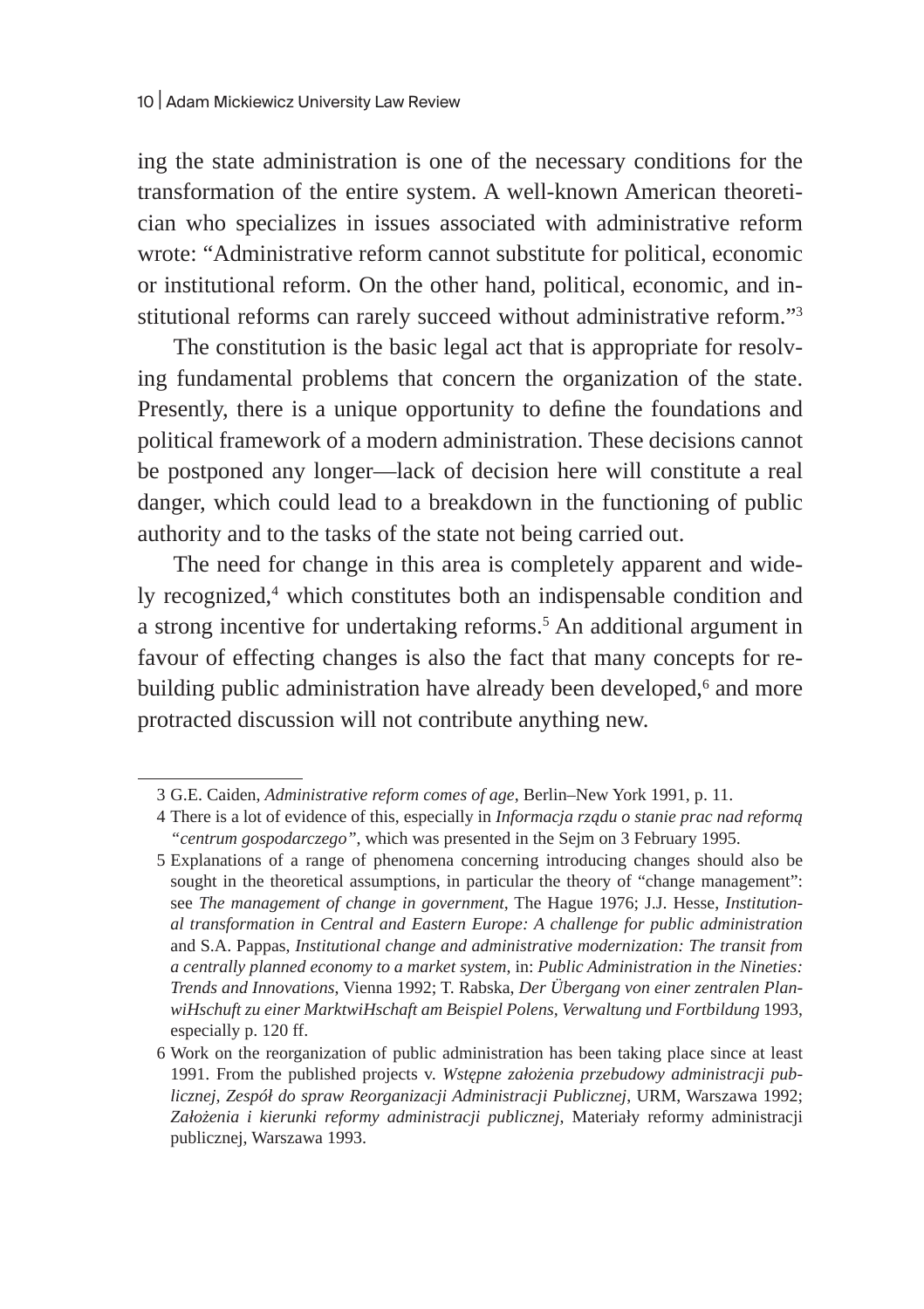Local self-government is an integral part of a state system. Therefore, when analysing the position of local self-government and its place in the constitution—and only this issue will be discussed in this article—it must be stressed very strongly at the outset, however, that until a general concept of public administration is developed, efforts to develop local self-government and guarantee it an appropriate place in the executive authorities of the State will continue to encounter significant difficulties. Therefore, it should be expected that at the same time a new and upto-date model of public administration will be established, corresponding to contemporary principles of the organization and functioning of a state in the conditions of a market economy. A change of the economic system absolutely necessitates changes in the state administration and, above all, a departure from centralized management structures.<sup>7</sup>

#### **The Legal Subjectivity of Local Self-Government**

The problems of local government include a number of important legal issues. However, two seem to play a special role in determining the place of local government in the State structure. These are the two legal "pillars" on which the construction of self-government is based: the nature of selfgovernment's legal subjectivity; and decentralization, in close connection with the principle of subsidiarity.

It is indisputable that local self-governments (individual local selfgovernment units) have legal personalities. This is clear from the Constitutional Act of 1952 (Article 70, sec. 2)<sup>8</sup> and the Local Self-Govern-

<sup>7</sup> The introduction of a market economy is also a challenge for the entire public administration. The demonopolization of the state economy requires the democratization and the decentralization of management. Although the interrelations between the economic system and the system of public administration have not been the subject of specific research, the existence of these dependencies is undoubtedly the case. Practice has also revealed the close dependence and regularity of relations between the monopolistic structure of the state economy and the centralization of administration.

<sup>8</sup> The Constitutional Statute of 17.10.1992 on the Mutual Relations Between the Legislative and Executive Powers (Journal of Laws, no. 84, item 426, as amended)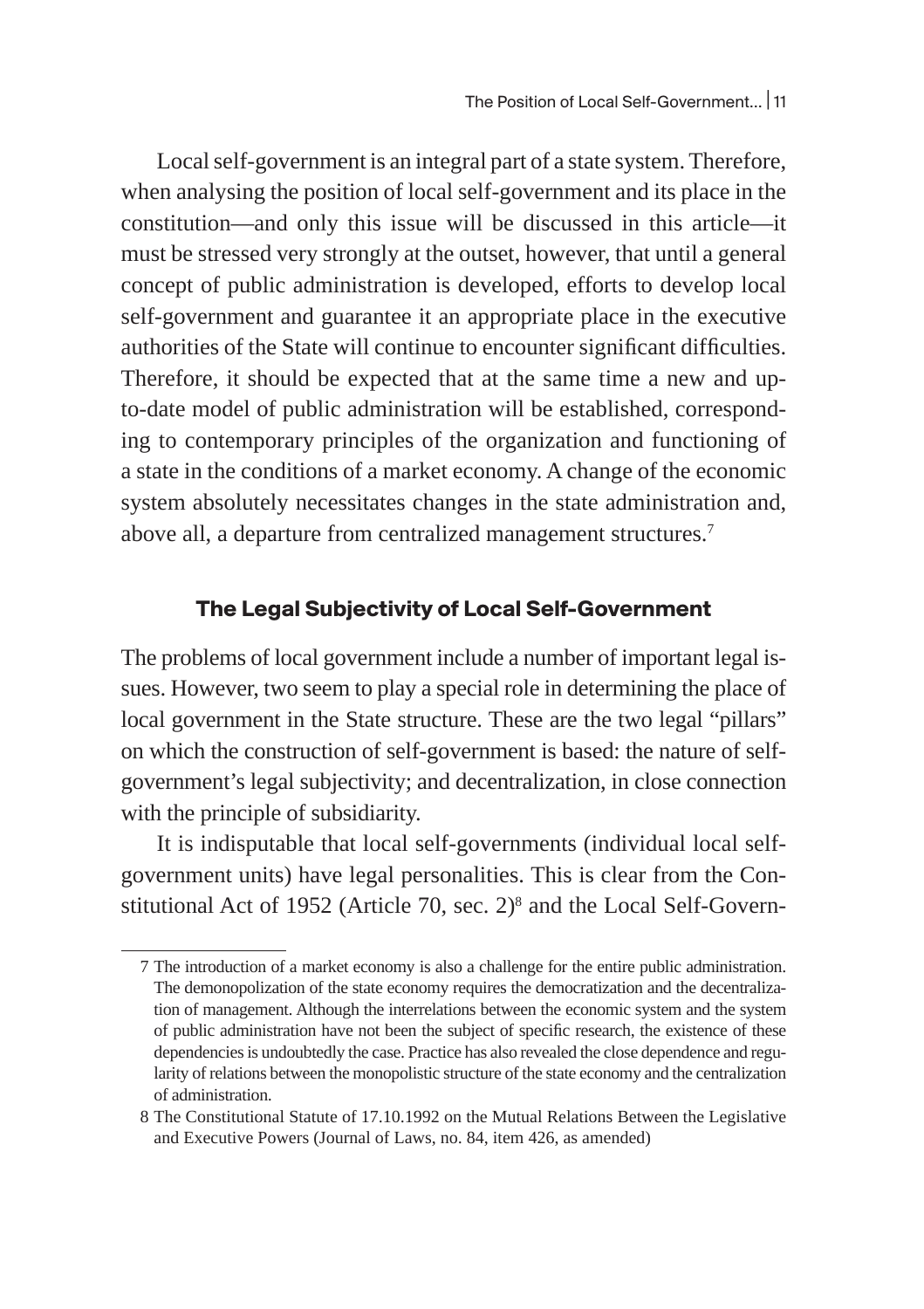ment Act (Article 2, sec. 2).<sup>9</sup> This feature is commonly addressed in the scholarly literature. However, the problem is that the legal personality of self-government is understood from a civil law perspective, in a sense equating—from a theoretical and dogmatic point of view—all the legal entities to which the law attributes legal personality (both those that have it by virtue of law and those that acquire it as a result of certain acts, mainly registration). Such a (civil law) conception $10$  of the legal personality of self-government is undoubtedly justified primarily by the separate nature of municipal assets (municipal property) and the fact of its financial independence (having its own budget and independent financial management), as well as by the need for it to act in on its own behalf legal transactions. The municipality meets all the generally recognised requirements of the law in order for it to be attributed legal personality, $11$  and no one has any doubts about this.

In comparison with other legal entities, however, there are positive differences between these entities and the municipality as a legal entity. First of all, it is not the primary task of the municipality to administer assets and make declarations of intent in this respect, on its own behalf and at its own risk. These assets are of great importance for the activities of self-government units, but their management cannot be treated as a means to achieve specific goals. Neither is it a basic task of the municipality to provide services directly to residents in contractual form. This is due to the fact that municipalities are appointed (by law) to carry out public tasks.

<sup>9</sup> The Act of 8 March 1990 On Local Self-Government (Journal of Laws, no. 16, item 95, as amended).

<sup>10</sup> Such an understanding of the legal personality of self-government is quite common in the literature, see: Kieres, *Problemy ustrojowo-prawne samorządu terytorialnego*, "Samorząd Terytorialny" 1994, no. 12, pp. 12 & 14; Z. Niewiadomski, *Ustrój gminy. Gminne i ponadgminne instytucje samorządu terytorialnego*, in: *Samorząd terytorialny i rozwój lokalny*, Warszawa 1992, p. 157; S. Prutis, *Zasady reprezentacji komunalnych osób prawnych w obrocie cywilnym*, "Samorząd Terytorialny" 1991, no. 1–2, p. 63; A. Oleszko, *Gmina jako osoba prawna*, "Samorząd Terytorialny" 1992, no. 6.

<sup>11</sup> The concept of legal personality is widely analyzed in the literature on legal theory v. H. Kelsen, *Pure Theory of Law*, Gloucester 1989, p. 168 ff.; Z. Ziembiński, *Problemy podstawowe prawoznawstwa*, Warszawa 1980, p. 336.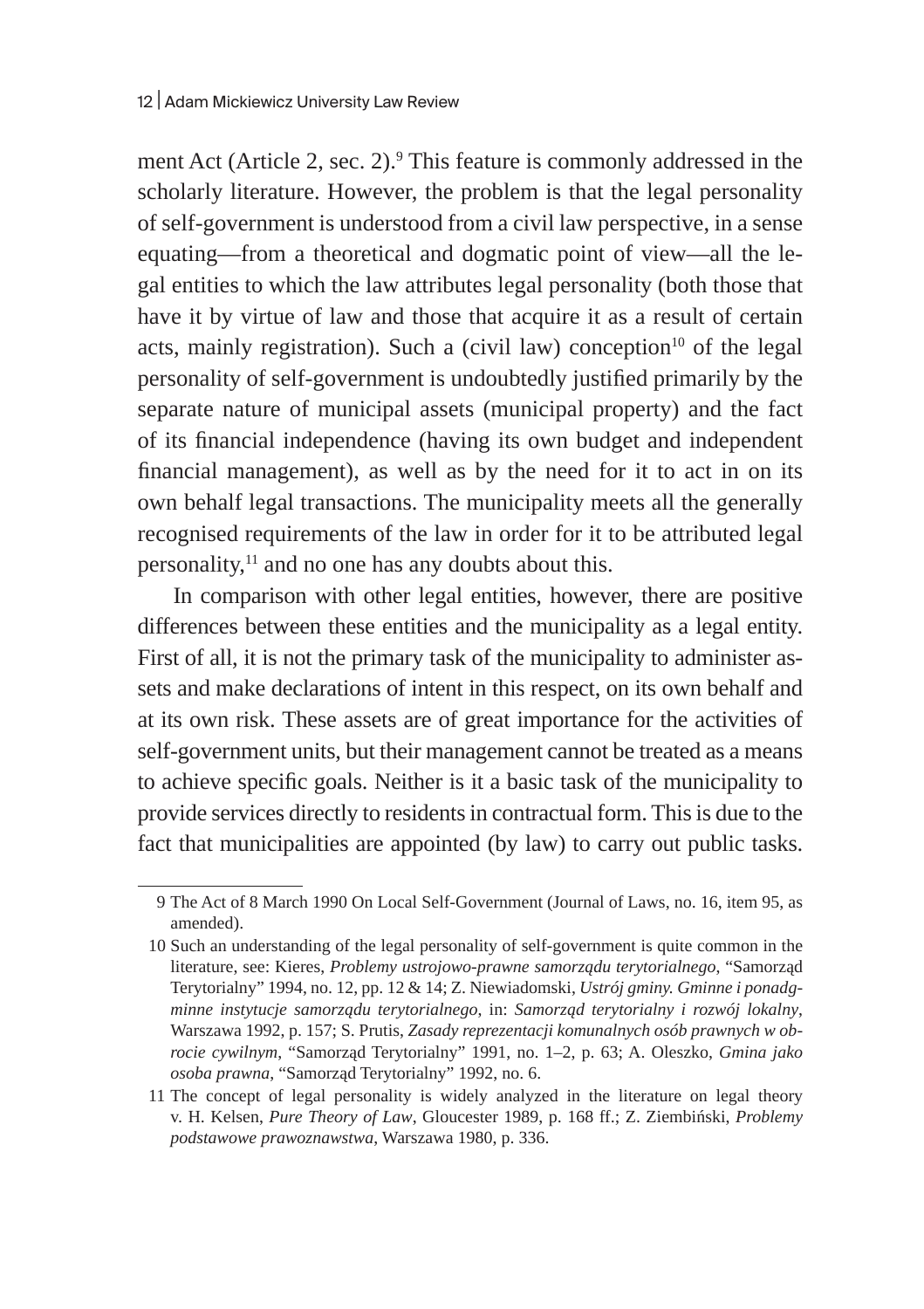They perform these tasks independently, but they cannot independently decide to relinquish their performance. Nobody apart from the legislator may change or take away tasks.

Western European legislation, the development of which has not been impeded by a foreign legal system, attributes public-law personality to such entities.12 Pre-war Polish legislation also introduced this concept into legal regulations, $13$  and the construction of legal personality was widely analyzed in juristic literature.<sup>14</sup> This structure was considered to be of great importance for systemic solutions regarding nongovernmental administration entities.

For the above reasons, this construction was unacceptable in a socialist legal system, being contrary to the principle of a 'uniform' system of power. Along with its elimination from positive law, local self-government was also liquidated, since it was essentially based on a publiclaw personality.

At present, all the prerequisites—both systemic-political, and legal are in place for the restoration of local self-government. The use of legal concepts in constitutions and statutes that unambiguously resolve fundamental issues concerning the organization and functioning of the state apparatus (in a broad sense) is entirely advisable. The use of such constructions would have a great advantage as a qualifying criterion and would

<sup>12</sup> This is indicated by the legal regulations currently in force and the views expressed in literature. In the British system, the construct of 'public corporation' refers to economic entities with a particular legal status. The corporation is understood as "a public authority that pursues public objectives, but is not an entity that is, however, a government entity, nor does its competence overlap with the scope of government". It fulfils its duties for the public good and not for private profit. On this subject, see the ruling cited in A. W. Bradley, *Constitutional and Administrative Law*, Longman 1987, pp. 302–303 and the commentary contained therein. The author highlights that currently the legal regulations which create a 'corporation' usually directly define its legal status p. 303. V. J. Schwarze, *European Administrative Law*, London 1992, particularly pp. 151–152.

<sup>13</sup> Articles 65 and 109 of the March Constitution of 1991; Article 75 of the Constitution of 1935; Article 10 of the Act of 23 March 1933 on a Partial Change to the Local Self-Government System.

<sup>14</sup> The leading place is occupied by the monograph of T. Bigo, *Związki publiczno-prawne w świetle ustawodawstwa polskiego*, Warszawa 1928, which fully preserves its scholarly merit and value to this day.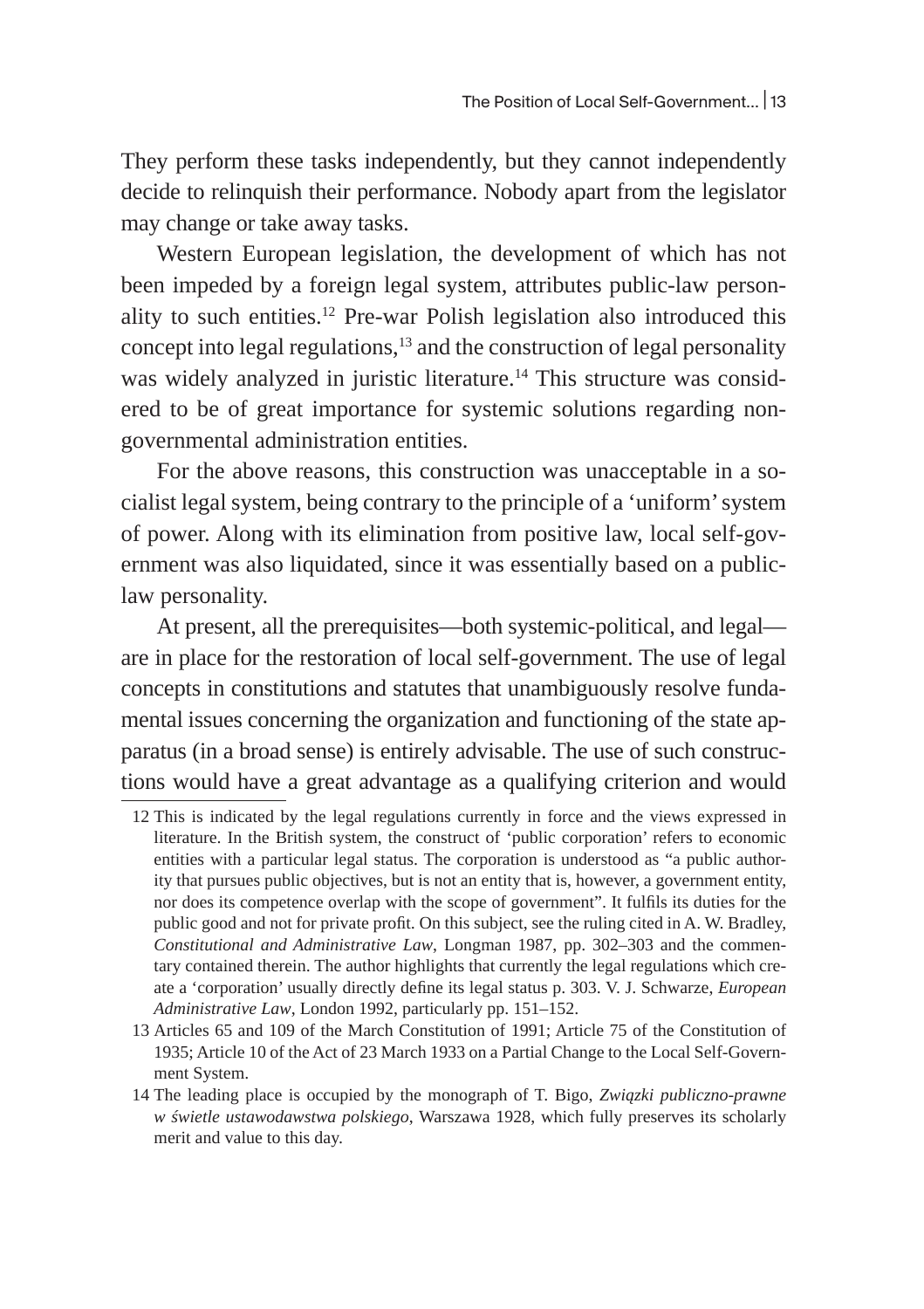allow the legal situation of the self-government and its relation to other state authorities to be settled unambiguously.

It is not my goal to analyze the concept of public-law personality. It occupies a place in both the pre-war Polish legal scholarship and the international literature.<sup>15</sup> Nowadays, in Polish legal science proposals in this area are formulated very timidly.16 It seems important, however, that a number of attributes that the constitution and statutes attribute to local self-government entail that it fulfils the criteria of a public-law person. The interpretation of provisions undertaken by the Constitutional Tribunal is of great help for understanding statutes and determining their significance for the legal construction of self-government.<sup>17</sup>

Polish legislation does not directly introduce the notion of a publiclaw personality or grant the same to local self-government units. However, the Local Self-Government Act, by granting a self-government legal personality by virtue of law (Article 2, sec. 2) at the same time equips it with attributes that other legal persons do not have.<sup>18</sup> There-

<sup>15</sup> As an example, one should mention: T. Bigo, *Związki publiczno-prawne…*; A. Peretiatkowicz, *Podstawowe pojęcia prawa administracyjnego*, Poznań 1947, p. 28 ff.; E. Schmidt-Assmann, *Demokracja i samorząd…*, in particular p. 5. J. Schwarze, *European Administrative…*, pp. 151–152, clearly distinguishes three types of entity: 'central administration', 'public corporation' and 'local authority'.

<sup>16</sup> V. W. Miemiec, M. Miemiec, *Podmiotowość publiczno-prawna gminy*, "Samorząd Terytorialny" 1991, no. 11–12, p. 19; R. Turpin, *Określenie własności i osób prawa publicznego*, "Rzeczpospolita" 8 XI 1994. The latter states that Article 2.2 of the Local Self-Government Act does not define the legal nature of legal personality. "This system deficiency can be supplemented only by the relevant constitutional norm."

<sup>17</sup> I am referring in particular to the ruling of the Constitutional Tribunal of 27 September 1994, W. 10/93. Although its main purpose is to interpret Articles 85 and 87 of the Local Self-Government Act and to explain the expression 'municipal activity', it nevertheless formulates a number of important conclusions regarding the tasks and activities of the local self-government itself; see "Rzeczpospolita" of 2 November 1994, pp. 17–18.

<sup>18</sup> T. Bigo states: "Legal personality is one in the whole area of law. It is the ability to become the subject of rights and obligations. The conceptual distinction of the so-called public-law personality is a false method. In truth, certain legal organizations with legal personality can occupy a special position in the State (e.g. Independent divisions, public law associations). The justifications for this distinction cannot be sought in the very essence of the legal personality, since this is always the same. Answers to the question of what this particular position consists in must be sought in positive law"; T. Bigo, *Związki publiczno-prawne…*, p. 27.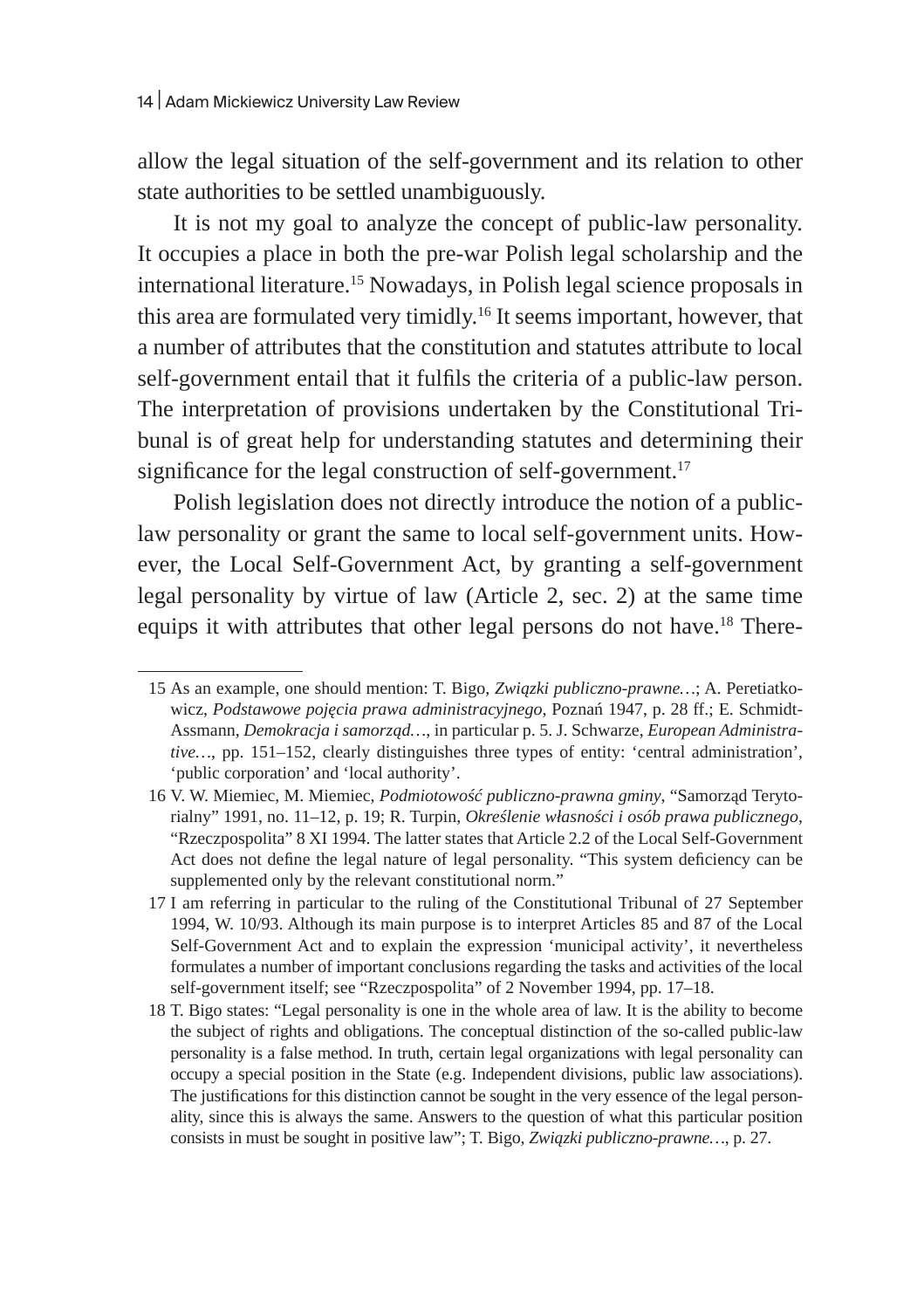fore, this justifies treating the legal personality of a self-government at least as a very specific form of personality. The most important prerequisites include the following:

- participation of local self-government in the exercise of power (Article 5 of the Constitution)
- the establishment of self-government for the purpose of performing public tasks and the public character of self-government objectives recognised by the State; this is clearly defined in the provisions of the Constitutional Act (Article 71) and the Local Self-Government Act (Article 4, sec. 2, Article 6, Article 97, sec. 1);
- the tasks performed by local self-governments do not differ in kind from the tasks of the State, they perform the functions of the State. The division of tasks between self-government and government bodies is determined by formal and legal criteria, and not by a specific type of tasks (Article 71 of the Constitutional Act and Article 6 of the Local Self-Government Act)<sup>19</sup>;
- the legal existence of self-government is based on statute. The establishment, transformation or merger of individual local selfgovernment units is decided by the state authorities (Article 4 of the Local Self-Government Act). Members ("community residents") cannot dissolve local government<sup>20</sup>;
- the membership of "community residents" in a given local self-government unit is created *ipso iure* (Article 1 of the Local Self-Government Act);
- being equipped with the same legal means of action as the state administration, the application of coercive measures by local self-government organs, and the execution of administrative du-

<sup>19</sup> This is definitely the view of T. Bigo: "In my opinion, the content of the activities of selfgovernment associations is not where one could find the criterion of separateness […]. In terms of content, the activities of self-government associations do not reveal any separateness". Ibidem, pp. 58–59.

<sup>20</sup> This feature of local government is strongly emphasized by T. Bigo, *Związki publicznoprawne…*, p. 57 ff. The Constitutional Tribunal also referred to local government as a "compulsory link". Ruling of the Constitutional Tribunal of 27 September 1994, W. 10/93.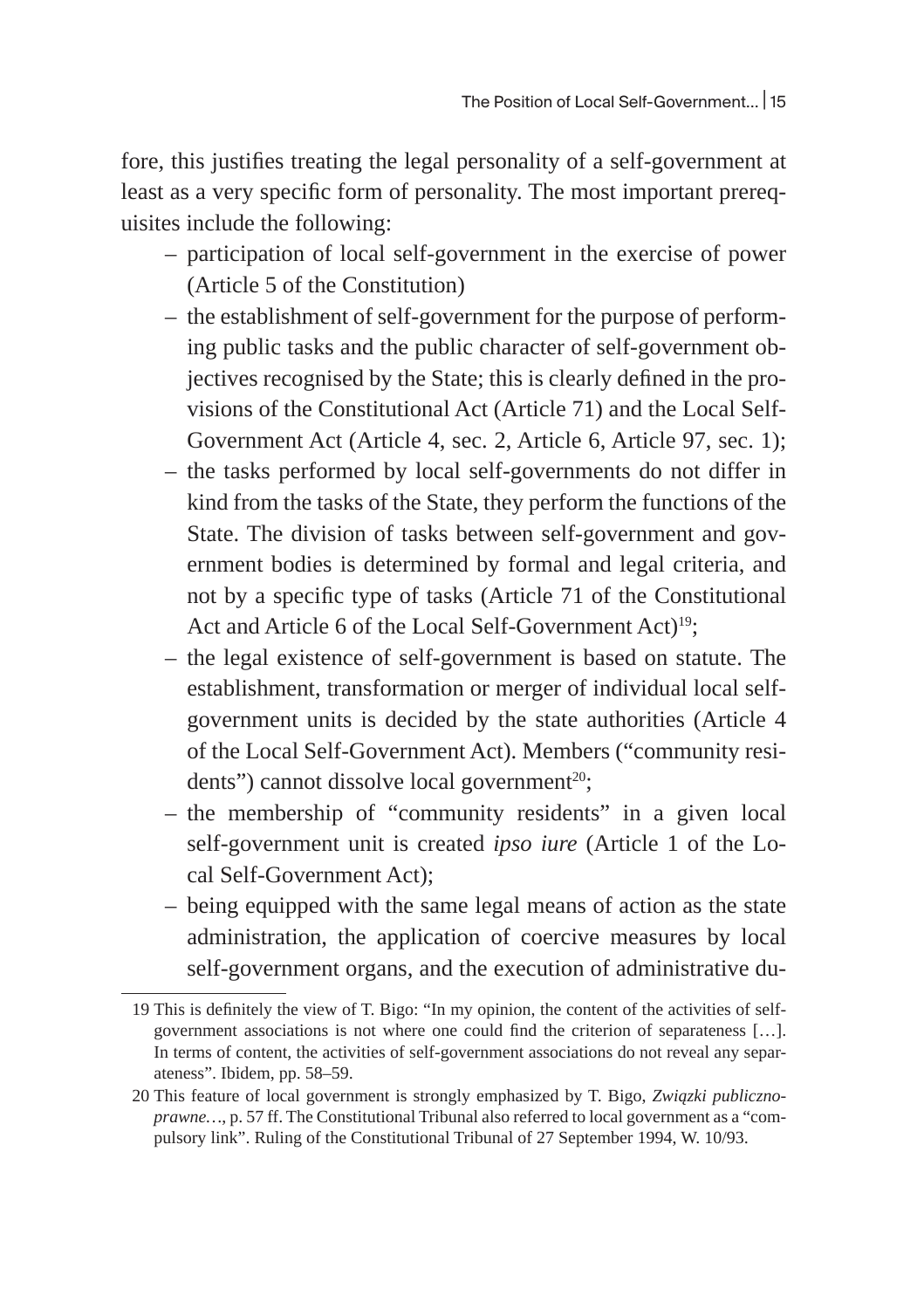ties of a non-monetary nature (Articles 39 and 102 of the Local Self-Government Act and the Law on Administrative Enforcement Proceedings).<sup>21</sup>

It is clear from the above that local self-government was equipped by law with specific attributes—the attributes of a public authority.<sup>22</sup> It may constitute legal norms for other entities by virtue of law, without their consent. Such a legal person, having administrative power, must be considered a public-law person.

On the basis of administrative law, these features render the position of self-government bodies equal to those of government administration bodies. At the same time, they differ fundamentally from other legal entities (under a given legal system) which do not have such competences.

The legal personality of self-government is associated with a number of specific attributes, while at the same time it is to some extent limited by the public purposes for which the self-government was established.<sup>23</sup>

The recognition of the public-law nature of local self-government has a number of important consequences. They result from the very foundations of the political and economic system of the State. The obligation falls on the self-government (its organs) to respect the laws of the Republic of Poland and to act on the basis of legal regulations on the same principles as "every state organ" and "all organs of authority and state administration" (Article 3, sec. 1 and 2 of the Constitution).<sup>24</sup> The activity of local self-government is also subject to all the other principles of the new system. Therefore, local self-government is obliged to guarantee within its territory freedom of economic activity, regard-

<sup>21</sup> V. the Act of 17 June 1966 on executive proceedings in administration, Journal of Laws 1991, no. 36, item 161, in particular Articles 1–3, 20.

<sup>22</sup> The Constitutional Tribunal states this unambiguously; cf. the cited judgment, p. 18.

<sup>23</sup> Here, of particular relevance is the characteristic position of A. Bradley on the legal capacity of local authorities, the law based on the purposes for which that power was established. A. Bradley, *Constitutional and administrative law*…, p. 382.

<sup>24</sup> The applicability of the same rigors in the activities of local self-government as those applicable for all state organs is raised by the judgment of the Constitutional Tribunal. See also an interesting judgment of the Supreme Court, in which it was concluded that the principle of "what is not prohibited is allowed" does not apply to municipalities.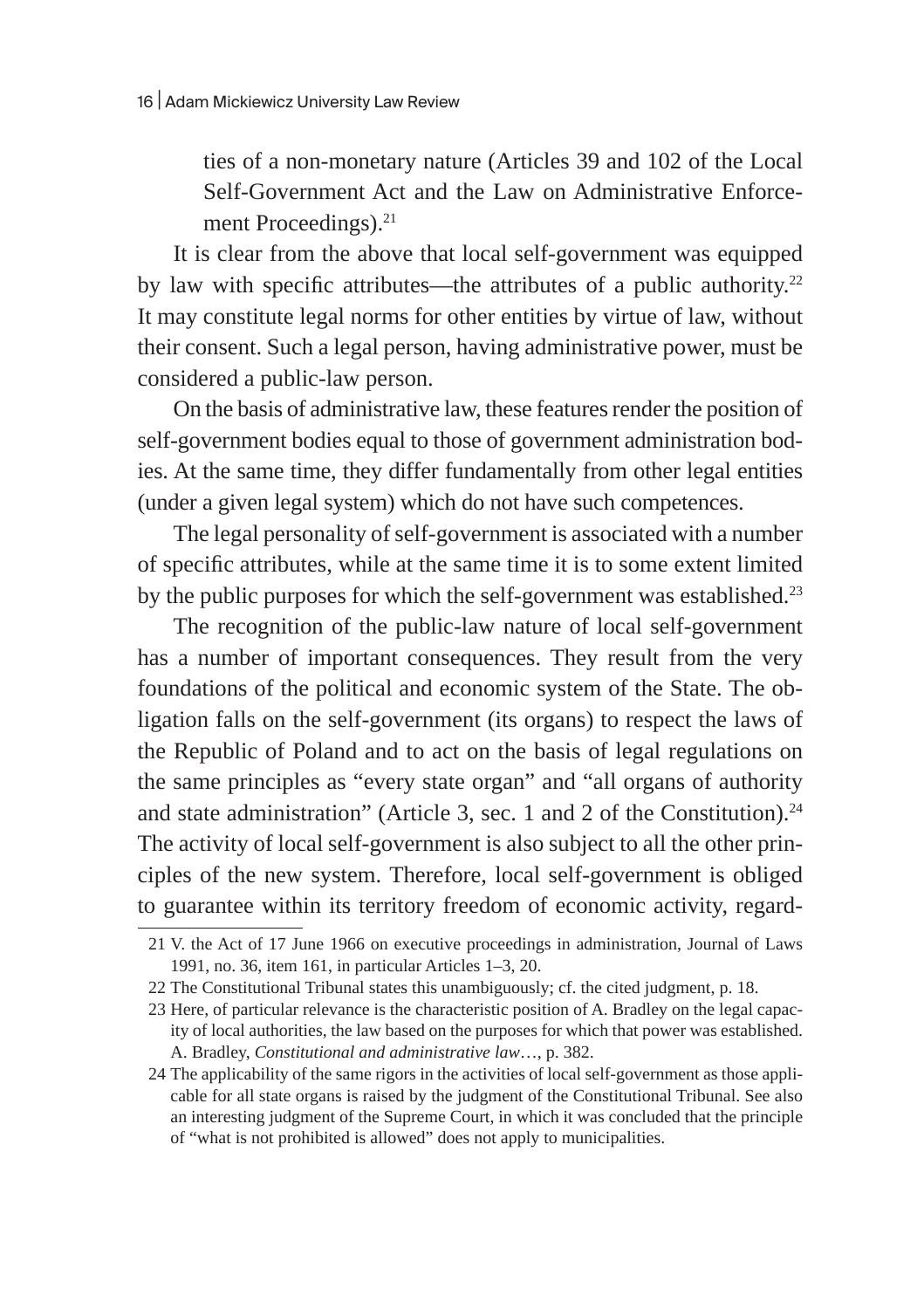less of the form of ownership (Article 6 of the Constitution). This has a significant impact on the position of local self-government organs in the field of economy in general, as well as on the type and scope of their own activities in this field.

In order to express these special situations in the language of legal acts, the institution of public-law personality is introduced. The attributes of local government set forth in legal provisions justify the application of this construction directly in the constitution and local government acts.

Among the various drafts of the constitution currently under discussion, only the draft of the President of the Republic of Poland contains a provision stating that "local self-government units have public-law personality as existing under the law of the community of residents of a given territory" (Article 80, sec. 2 of the draft).

# **The Dysfunctional Provisions of the Constitutional Act of 1952**

Recognition of the public-law personality of local self-government units was to have far-reaching consequences in many spheres, especially in terms of determining the place of local self-government units in the structure of state organs. In this respect, constitutional regulations would also require reconstruction.

Not only did the Constitutional Act of 17 October 1992 and the contents of a number of its provisions fail to enable clear determination of the place of local self-government in the system of state organs, but it also raises many fundamental doubts. For example, the suggestion that local self-government is a fourth power in the State (next to the legislative, executive and judicial powers) would not be unfounded. In any case, it could be assumed that local self-government occupies a position outside the executive power. The following constitutional determinations could lead to such a conclusion: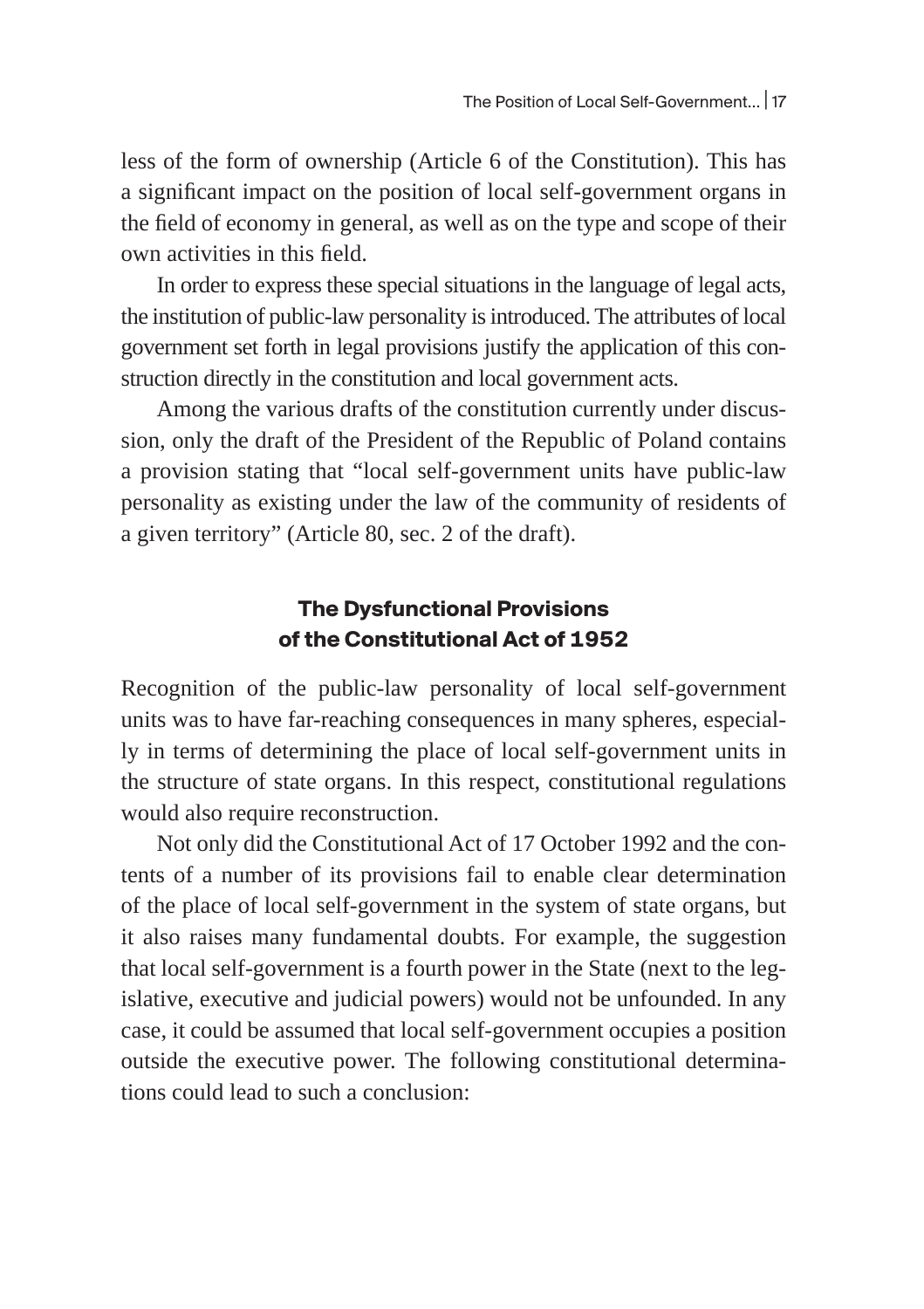- Firstly, the title of the Constitutional Act of 1992 itself, "on mutual relations between the legislative and executive powers of the Republic of Poland and on local self-government" might suggest that the Act concerns two completely separate spheres of systemic issues. Meanwhile, there should be no doubt that the relationship between the legislative and executive powers should—at least to a certain extent—depend on the nature of the executive powers (the degree of its democratization, the nature of organizational structures, etc.);
- Secondly, Article 1 of the Constitutional Act of 1992 establishes the state organs in the area of individual powers, and in the area of executive power enumerates: The President of the Republic of Poland and the Council of Ministers, leaving open not only the issue of public ("state") administration<sup>25</sup>, but also that of local self-government. This self-government is regulated in a separate chapter of the Act (chapter 5), in principle without any connection with the others.<sup>26</sup>
- There is, therefore, a clear dysfunctionality in the systemic provisions.27 Such a state of affairs indicates the inconsistency of legal solutions and, above all, the lack of a comprehensive vision

<sup>25</sup> The issue concerns the legal position of the minister, for which the legislator uses the content of an article taken directly from the Constitution of 1952. At present, it is Article 56 of the Constitutional Act of 1992 which stipulates that "the Minister shall manage a specific department of state administration. The scope of activity of the minister is defined in the Act". The issues of public administration have been completely omitted, and only Article 69 concerns a voivode in this respect, referring to it as a "governmental administration organ" (previously referred to as "state administration"). Therefore, in this situation it is difficult to speak about any legal model of public administration.

<sup>26</sup> This gap cannot be filled by the sole provision that "the Council of Ministers […] shall exercise, within the limits and form as defined in the Constitutional Act and other laws, supervision over local self-government and other forms of local government…" Article 52, sec. 2, item 1 of the Constitutional Act. All the more so as the Constitutional Act states that "Supervision over the activity of local self-government units shall be determined by statute" (Article 74). The Act on Local Self-Government entrusts supervision to the Prime Minister (Article 86).

<sup>27</sup> On the dysfunctionality of the Constitution, V. S. Wronkowska, *Kilka uwag w sprawie funkcjonalności i dysfun – kcjonalności konstytucji*, "Ruch Prawniczy, Ekonomiczny i Socjologiczny" 1995, facsim. 1, p. 3 ff.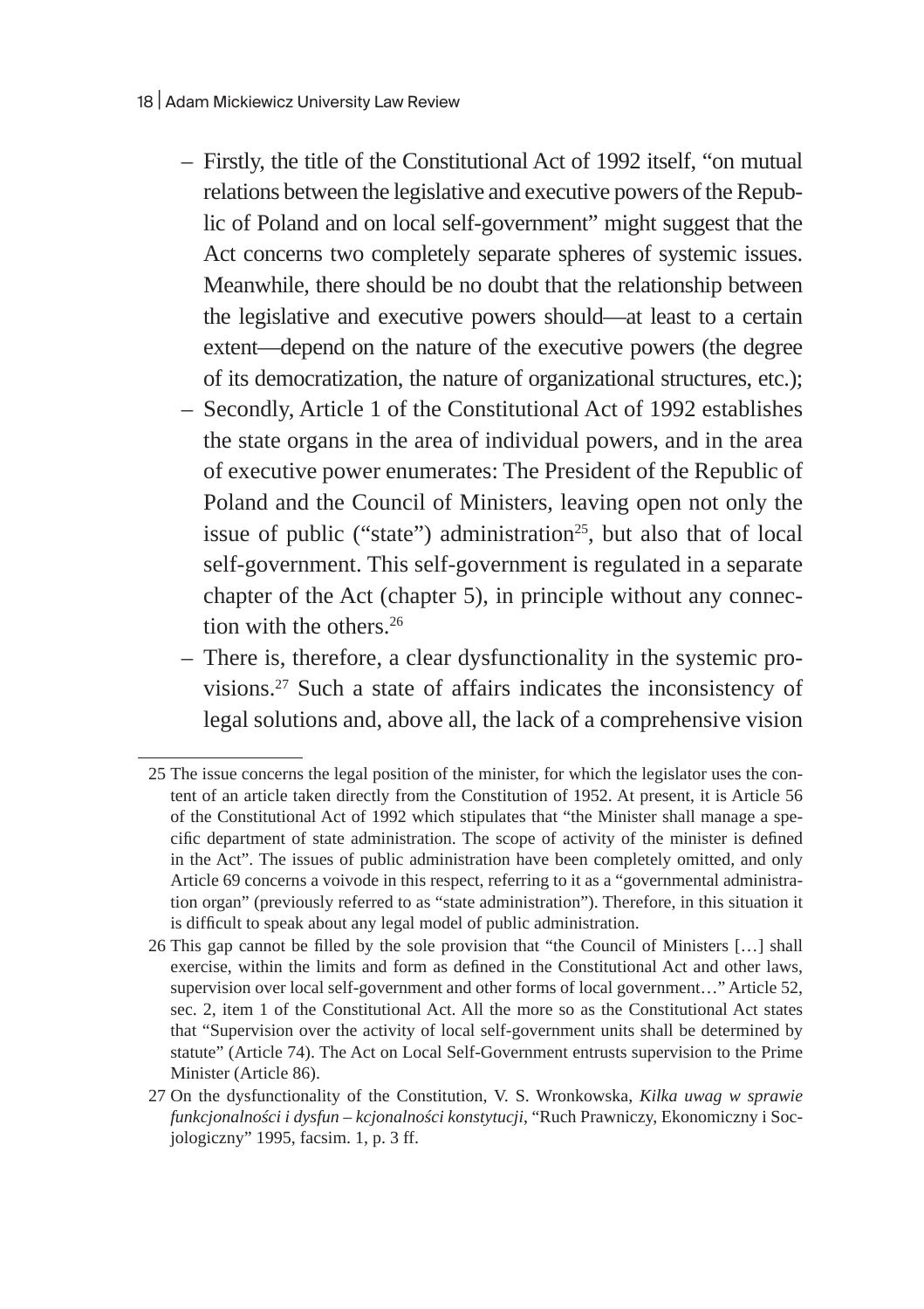when it comes to public administration. The negative impact of this legal status on the actual functioning of public administration as a whole is indisputable.<sup>28</sup>

### **New Guarantees for Decentralization Processes – the Principle of Subsidiarity**

The structure of contemporary, modern administration should be based on the principles of decentralization and subsidiarity<sup>29</sup>, and they should be introduced into the organisational structure of administration in close connection with each other. One should therefore speak of the principle of decentralization (in its classical sense), enriched with the principle of subsidiarity, and the principle of "at the level of the nearest citizen" (which will be covered later).

The European Association Agreement<sup>30</sup> and the prospect of membership in the European Union oblige Poland to adapt its administrative structures in alignment with commonly respected principles.<sup>31</sup> It does not seem possible that a State with a centralized administration would

<sup>28</sup> A broader and more detailed analysis of this fundamental problem for the country's political system is beyond the scope of this article.

<sup>29</sup> The principle of subsidiarity, derived from the social teachings of the Church, is undergoing a great renaissance in the donation law of the European Union and there is quite extensive literature on the subject. See in particular D. Lasok and Bridge, *Law and Institutions of the European Union*, Butterworths 1994, pp. 36–38; *The Principle of Subsidiarity*, in: *Communication of the Commission to the Council and the European Parliament*, Brussels 1992; F. Norall, A. Sutton, *The European Crisis, The Maastricht Treaty and the Future of the European Community*, Brussels 1992, p. 15 ff.; and from Polish scholarship: M. Radwan, *Zasada pomocniczości w polityce regionalnej EWG*, "Samorząd Terytorialny" 1993, no. 9, p. 12 ff.

<sup>30</sup> The European Association Agreement, which establishes an Association between, on the one side, the Republic of Poland and, on the other side, the European Communities and their Member States; Journal of Laws of 1994, no. 11, item 38.

<sup>31</sup> A few years ago, S. Cassese wrote "Public administrations and their administrative law systems are considered to be the last enclaves of nationalism"; S. Cassese, *Toward a European model of Public Administration*, in: *Comparative and Private International Law*, Berlin 1990, p. 353 ff.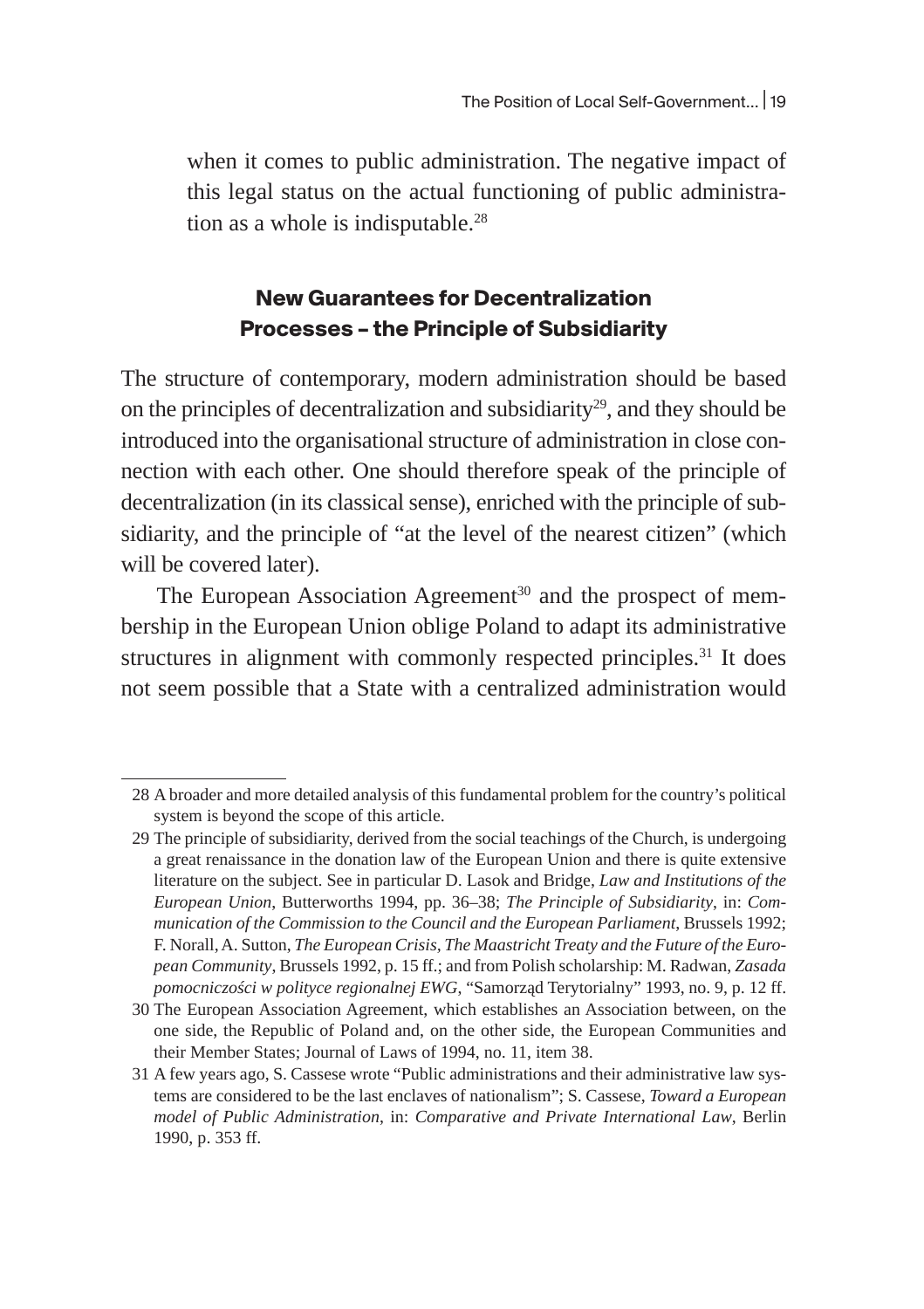be able to cooperate with decentralized European structures.<sup>32</sup> Relations within a national administration should not differ significantly from those prevailing in the EU.

Therefore, it would be appropriate to transfer the relevant applicable provisions of European acts in this respect to internal relations. The Treaty of the European Union, as adopted at Maastricht on 7 February 1992<sup>33</sup>, states that "This Treaty marks a new stage in the process of creating an ever closer union among the peoples of Europe, in which decisions are taken as closely as possible to the citizen." Although this provision refers directly to the organization and functioning of the European Union, the idea of the Union can only be fully realized if this principle is transposed to and respected in national relations.

As far as local self-government is concerned, the European Charter of Local Self-Government contains a provision which is fundamental and directly binding for our country.<sup>34</sup> Article 4(3) of the Charter reads: "Public responsibilities shall generally be exercised, in preference, by those authorities which are closest to the citizen." This document therefore directly concerns the internal relations of the administration and the scope of the activities of local self-government. The Charter has become a part of the Polish legal order. By ratifying it, Poland pledged to that the Charter "will be inalterably maintained."

The principle of subsidiarity is equally important for the system of relations between various organs. It significantly enriches the issues associated with building organizational structures, introducing essential elements concerning the criteria for the division of tasks undertaken in these structures. These are the criteria which concern the object of

<sup>32</sup> The issue of contemporary state administration structures is a subject of growing interest in the West; see. e.g. J. Usher, *Principles of Good Administration*. *The Continuing Development of Law and Institutions…*, p. 33 ff.

<sup>33</sup> The Maastricht Treaty of 7 February 1992 came into force on 1 November 1993, introducing a number of significant changes to the Treaty of Rome of 1957. For this reason, a debate was begun in the West on whether a Constitution of a United Europe should not be drawn up.

<sup>34</sup> Cf. European Charter of Local Self-Government, drafted in Strasbourg on 15 October 1985, ratified by Poland on 26 April 1993; Journal of Laws of 1994, no. 124, item 607.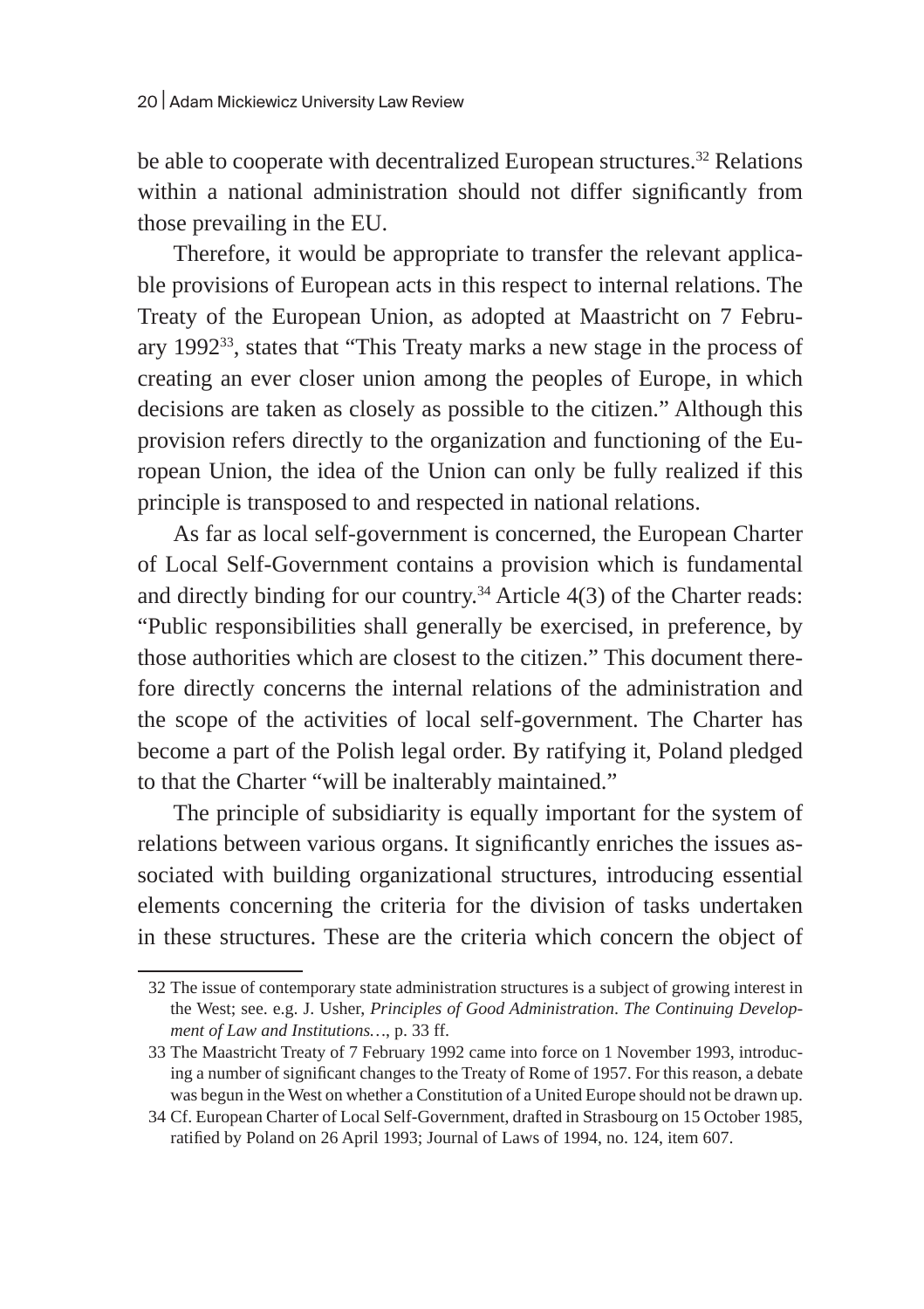decentralization, and thus are of a substantive nature. The principle of subsidiarity has become one of the fundamental principles of European constitutional law, as the commentators of European law unanimously emphasize.<sup>35</sup>

In the light of the provisions of the Treaty on European Union (Article В *in fine* and Article 3b), the Community should take action "only if and in so far as the objectives of the proposed action cannot be sufficiently achieved by the Member states and can therefore, by reason of the scale or effects of the proposed action, be better achieved by the Community", and the objectives of the Community can only be attained "in accordance with the principle of subsidiarity…".

Again, it must be made clear that the provisions of the Treaty refer to the Member States of the Union and directly concern the relations between the Union and these countries. Indirectly, however, they should be reflected in internal state agreements. In reality, their internal application depends on constitutional traditions.<sup>36</sup>

This new content should be reflected in the provisions of our Polish Constitution. If the Constitution is to be a modern act, and only such should be considered, then its role should not be limited to 'correcting' existing structures when applying old legal constructions. The changes should be comprehensive and far-reaching. In order for the new institutions to be effective, changes should include the entire local self-government and government administration.

The basic conclusion that can be drawn from the above is that decentralization processes must be consistently implemented with their new content. Entities with public-law personality ensure their implementation to the fullest extent. Decentralization is thus an inherent feature of

<sup>35</sup> F. Norall, V.A. Sotton, op.cit., p. 15 ff.; D. Lasok, *Law and Institutions of the European Union*, Butterworths 1994, p. 37.

<sup>36</sup> An example of this is provided by the Federal Republic of Germany. This rule was used primarily to determine the scope of the economic activity of local self-government associations.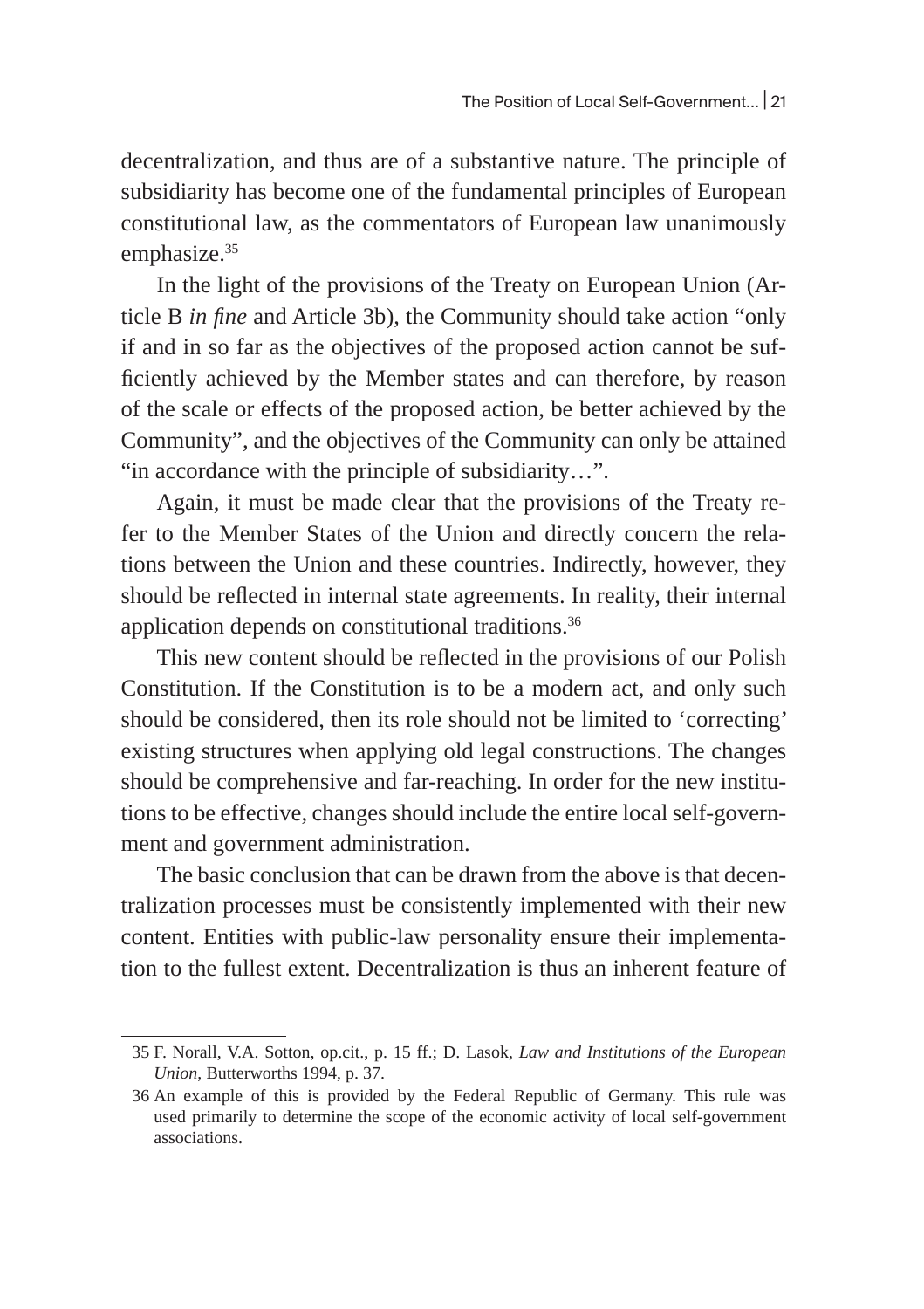local government.<sup>37</sup> Decentralized self-government bodies by definition carry out public administration, independently, at the level closest to the citizen. Activities undertaken by higher public authorities should be limited.

Legal science also distinguishes functional decentralization.<sup>38</sup> Although it must be admitted that this form of decentralization can also be useful in 'perfecting' the administrative apparatus, it cannot fundamentally and qualitatively change the structure of the entire administration. Functional decentralization means that changes are made within the central government apparatus itself. Therefore, it would be difficult to agree with the view that, for example, increasing the independence of the voivodeship, as a component of the government administration, may contribute to strengthening the position of self-government $39$ .

According to D. Lasok, "Subsidiarity is opposed to centralism and the unnecessary exercise of power (central government) directed downwards"40. The issue of 'subsidiarity' being opposed to central-

<sup>37</sup> T. Bigo indicated the particular significance of the element of decentralization in the construction of local self-government, T. Bigo, *Związki publiczno-prawne…*, pp. 120 ff. He held that decentralization is an element that distinguishes public-law associations from government administration and other types of administration. On the other hand, he clearly stressed that the local self-government does not exhaust the forms of decentralization, as it is only one of its types T. Bigo, *Związki publiczno-prawne…*, p. 124.

<sup>38</sup> The problem of functional decentralization was raised in particular in the German science of administrative law particularly in the work of H. Siedentropf. See also *Institutional change and administrative modernization*: *The transit form a centrally planned economy to a market system*. S.A. Pappas defines functional decentralization as a "process in which tasks, competences and responsibilities are transferred to public authorities, while the ministerial responsibility is of a limited nature. There is no hierarchical connection between the minister and the agency" (*Public Administration*…, p. 142).

<sup>39</sup> V. L. Kieres, *Problemy ustrojowo-prawne samorządu terytorialnego*, "Samorząd Terytorialny" 1994, no. 12, p. 14. Admittedly, the position of local self-government will depend on the change in the status of government administration bodies, but it is doubtful that increasing the independence of the local government administration body could have a positive impact on the situation of municipal self-government.

<sup>40</sup> V.D. Lasok, *Law and Institutions…*, p. 36. The author further writes that 'subsidiarity' may serve to check the excessive tendency towards centralism and in this sense may act as a brake on the accidental actions of the Union institutions, on the ambitions of their bureaucracy. Ibidem, p. 38.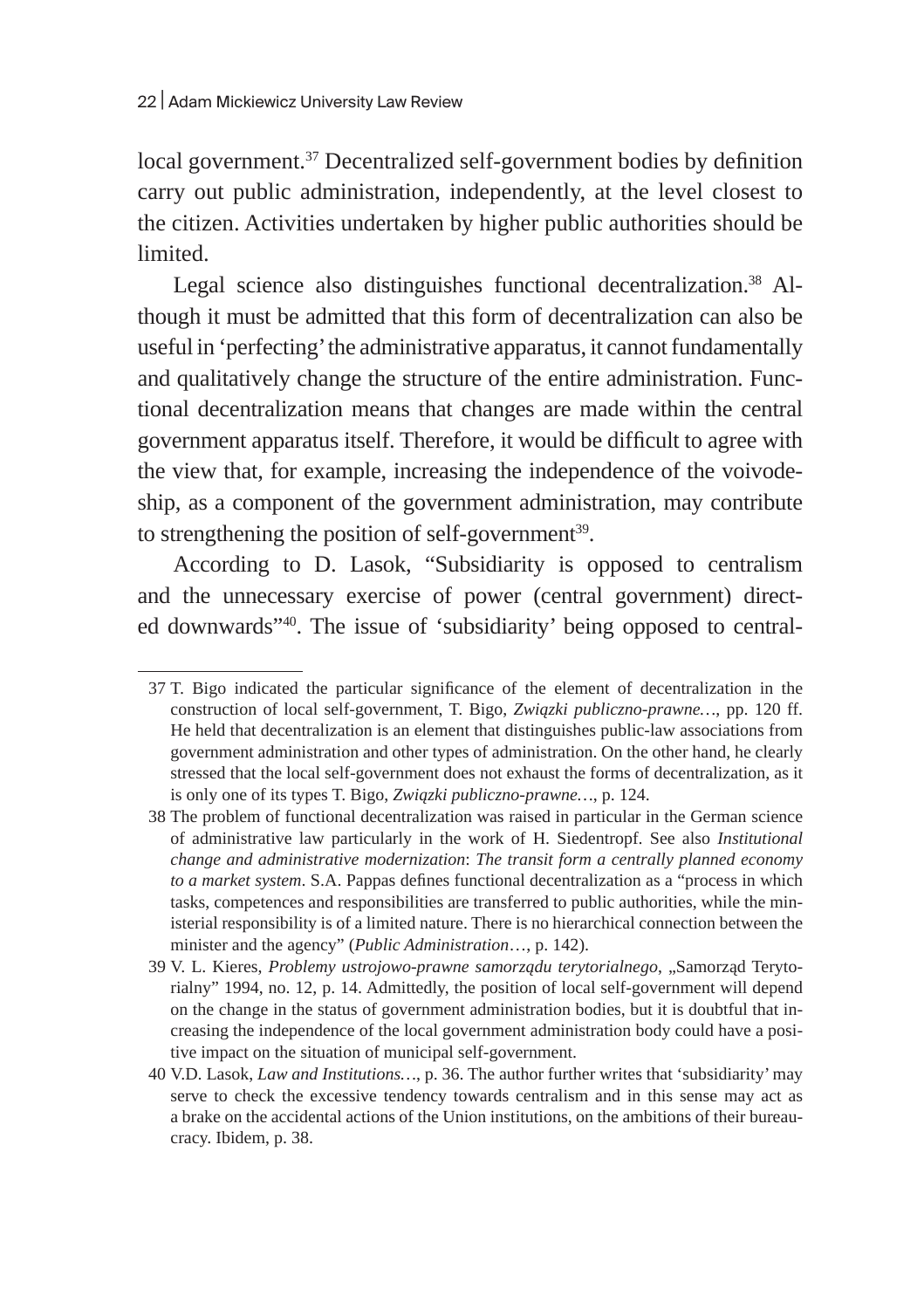ized decision-making systems is raised in the documents of the EU bodies and in the Western literature $41$ . It may come as a surprise that elements of subsidiarity can also be found in pre-war Polish legislation. An example is the Sanitary Act of 1919, in which, at the end of Article 1, it is stated that: "Care for the health of the population and direct execution in this regard is the obligation of local self-government bodies within the territories entrusted to them, under the supervision and care of the state authorities<sup>42</sup>. This task of 'caring' for the execution of public tasks (a notion which had been hitherto rather alien to our legislation) should be properly defined and developed in legal provisions (however, this is not to be confused with the concept of the "welfare state").

Local administration cannot, therefore, in the light of these fundamental general principles, operate only on the fringes of state activity, or be limited to the exercise of functions ancillary to the central government, which would bring together all the powers. In modern systems these relations have been reversed.

Such assumptions should also have an impact on the scope of the tasks delegated to the local self-government, i.e. those tasks that the government administration delegates to the local government, but which remain in the power of the government apparatus. Here too, the division of tasks should be appropriately selected from the point of view of the requirements of the new rules, and taking into account the proper relations between the local self-government's own tasks and the tasks delegated to it. This would not entail the complete abandonment of this form of delegation from the central to the local government. There should be no doubt that there are certain categories of public tasks that can or should be centrally managed for various reasons. It is therefore a matter of adopting appropriate criteria for division.

The adoption of the principle of subsidiarity, as a complementary and content-building principle of decentralization, entails yet other spe-

<sup>41</sup> See especially F. Norrall and A. Sutton, *The European Crisis…*, p. 3.

<sup>42</sup> The Basic Sanitary Law of July 19 1919, Journal of Laws of 1919, no. 63, item 371.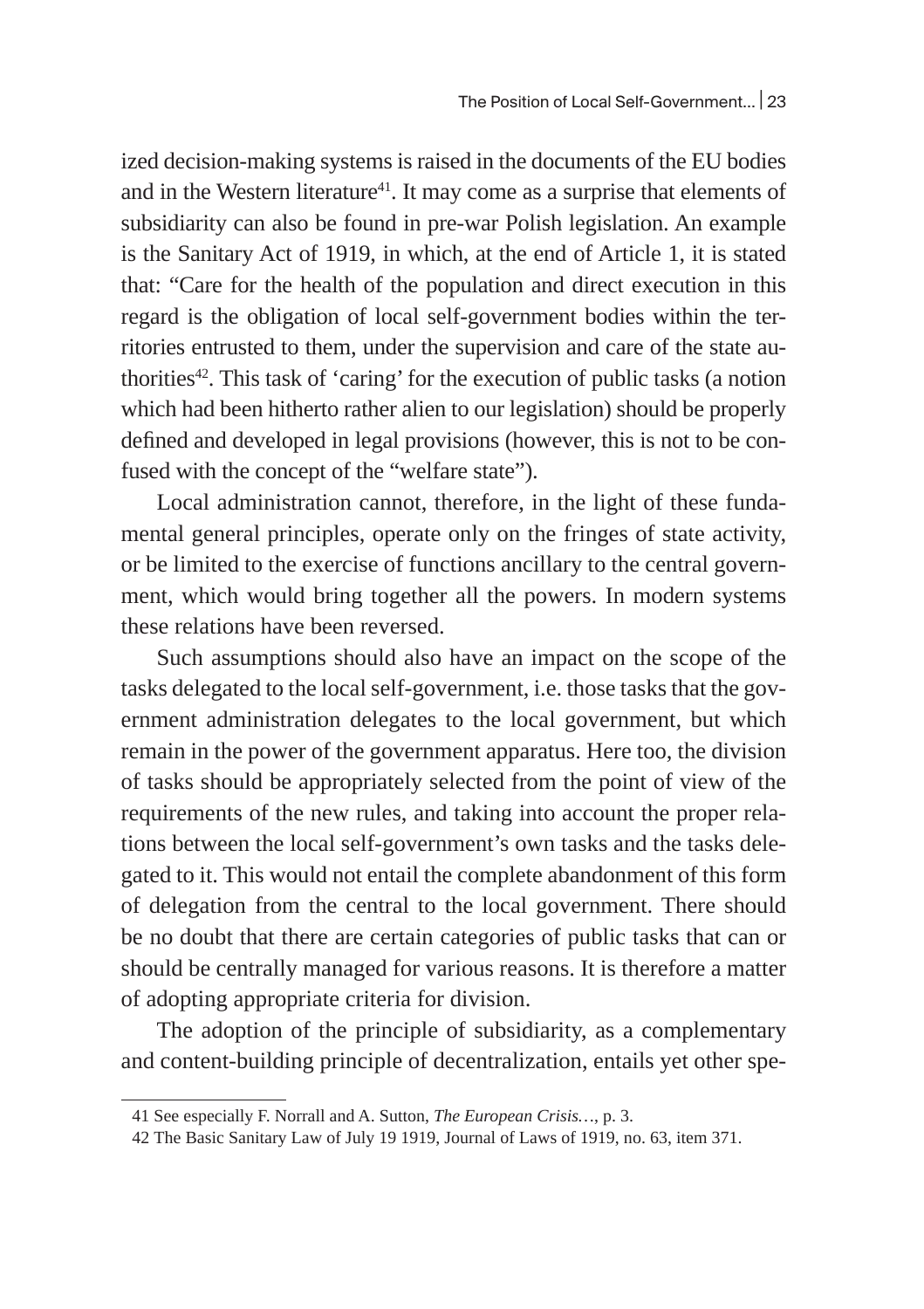cial consequences. Namely, this principle could be an effective barrier against the permanent limitation of the scope of tasks and independence of local authorities and their secondary takeover (by various means) by the central authority. A common practice that accompanied all administrative reforms was that the competences granted at the time of the reforms were then returned (in various ways) back to the central level, or—at least—were gradually and significantly reduced. In principle, there were no guarantees that could hinder such processes. With the adoption of the subsidiarity principle, which would define permanent criteria for the allocation of tasks, decentralization processes would be clearly supported. The allocation of public tasks could not result from changing directions of government policy, but would be based on principles that are not subject to arbitrary evaluation. It is precisely the tasks—their character and scope—that should determine the organizational structures that meet their needs. The basic assumption should be that organizational solutions should match the tasks, and not vice versa. That the opposite processes are in operation is evident if the structures remain intact while tasks are shifted within their framework (this is—so far—the frequent scenario of reforms).

# **The Privatisation of Public Tasks – Economic and Professional Self-Government**

A particular (and recent) direction of transformations in the field of public administration is the privatization of public tasks<sup>43</sup>. Therefore, it can be assumed that the privatization of public tasks will constitute the next stage in the transformation of public administration activity. In such

<sup>43</sup> The issue of the privatization of public tasks takes on great importance in Western practice and scholarly literature. See, for example, R. Schmidt, *Die Privatisierung öffentlicher Aufgaben aid Problem des Staats – und Verwaltungs rechts*, in*: Grundfragen des Verwaltungsrechts und der Privatisierung*, Stuttgart–München 1994, p. 210 ff. In Polish scholarship, this problem was presented in a comprehensive way by S. Biernat, *Prywatyzacja zadań publicznych. Problematyka prawna*, Kraków 1994. It should be noted that "privatization of public tasks" can be understood in different ways cf. ibidem, p. 25 ff.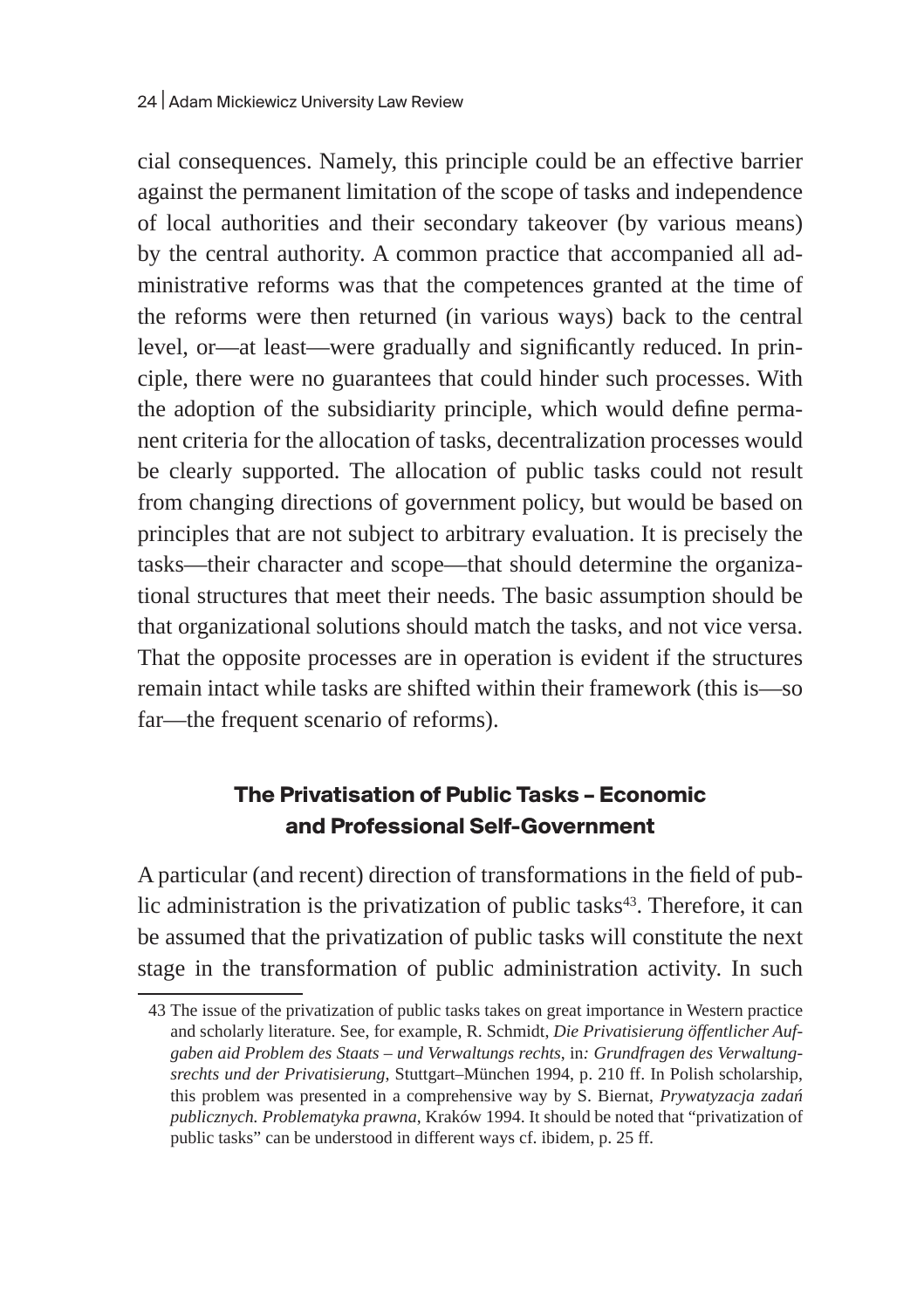a situation, there could be a kind of competition between different ways of achieving transformation, namely, between the decentralization of public administration on the one hand, and the privatisation of public tasks on the other—which would also have an impact on the position of local self-government.

From the perspective of legal theory, there are basically two different issues to be resolved, at different levels: structural and functional. These changes can therefore take place in parallel. However, it seems to be indisputable that privatizing public tasks should lead to a reduction of the public administration apparatus (both centralized and decentralized).

Although it may be understood in different ways, the privatization of public tasks consists in removing a specific task (or part of it) from administrative structures.44 An example of privatization may be private schools, private clinics, i.e. matters traditionally falling under the remit of the State and undertaken by the public administration. Decentralization, on the other hand, means a qualitative change in organisational arrangements, the independence of individual administrative entities, and a different distribution of public tasks. Both the administrative apparatus and the tasks remain public.<sup>45</sup>

It can be assumed that in the future the privatization of public tasks and their assumption by private entities will give rise to a natural tendency for these entities to associate. In this way, apart from local self-

<sup>44</sup> The American and English literature indicate different understandings of 'privatization'. V. E.S. Savas, *Prywatyzacja. Klucz do lepszego rządzenia*, Warszawa 1992; T. Prosser, *Privatisation and Regulation*, in: *The legal control of public power in Europe*, London 1994.

<sup>45</sup> I analyzed the concept of centralization more broadly in the work *Samorząd robotniczy w PRL* (1962), especially pp. 10 ff. The concept of decentralization is most clearly characterized by T. Bigo, *Związki publiczno-prawne…*, p. 120. He emphasizes in particular that "Decentralization means a system in which there is a greater number of public administration centers", that administer independently. He adds further, and characteristically: "*Ex definitione* it follows that there must be one administration center behind these independent centers, a source of common norms that maintain unity, but they have independence in relation to this center". T. Bigo, *Związki publiczno-prawne…*, p. 121.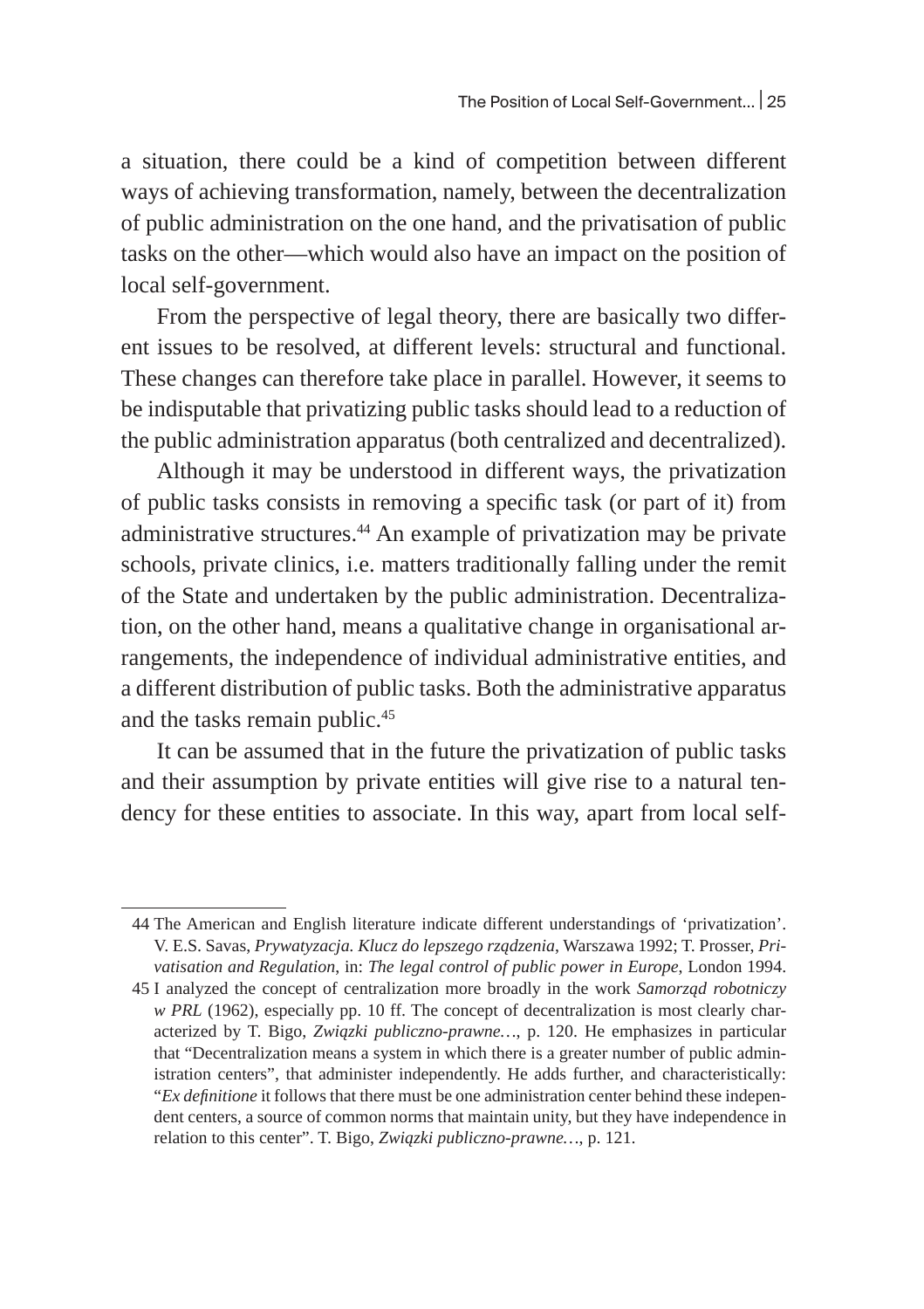government, other forms of self-government—economic, professional, cultural, religious, etc.—may develop more intensively.46

In my opinion, it would be difficult to express directly in the Constitution the idea of the privatization of public tasks in any other way than through the freedom to pursue professions (as in the German Constitution<sup>47</sup>) and the guarantee of freedom of economic activity. This is, however, an issue that goes beyond the scope of this paper. On the other hand, it would already be possible to introduce into the Polish Constitution provisions on fundamental issues related to the economic and professional self-government, without referring all the regulations to future laws (as is currently the case). Such a reference is a blank provision, which makes a given institution completely dependent on ordinary legislation. Meanwhile, this issue has become a political issue and requires solutions on the constitutional level. This is evidenced, *inter alia*, by the disputes that are already taking place over the draft act On Economic Self-Government.48

### **The Development of the Structure of Local Self-Government**

The issue of the territorial division of the State for administrative purposes is a separate issue. The territorial grid is the spatial basis for the administration. Making this division should be justified first of all by the types of public tasks and their scope, based on the criterion of rationality. There is also talk of the criterion of the "administrative capacity"

<sup>46</sup> For more detailed discussion on economic self-government, v. T. Rabska, *Rechts – und Organisationsfragen der Wirts chaftlichen Selbstverwaltung*.

<sup>47</sup> Article 12, sec. 1 of the Basic Law of the German Federal Republic guarantees the right to free choice of profession, place of work and education. Also Article 2 sec. 1, which stipulates: "Everyone has the right to free development of their personality". Grundgesetz für die BRD of 23 May 1949, as amended. Both of these constitutional provisions have extensive case-law.

<sup>48</sup> The draft law on economic self-government, Sejm Print no. 132 of 16 November 1993.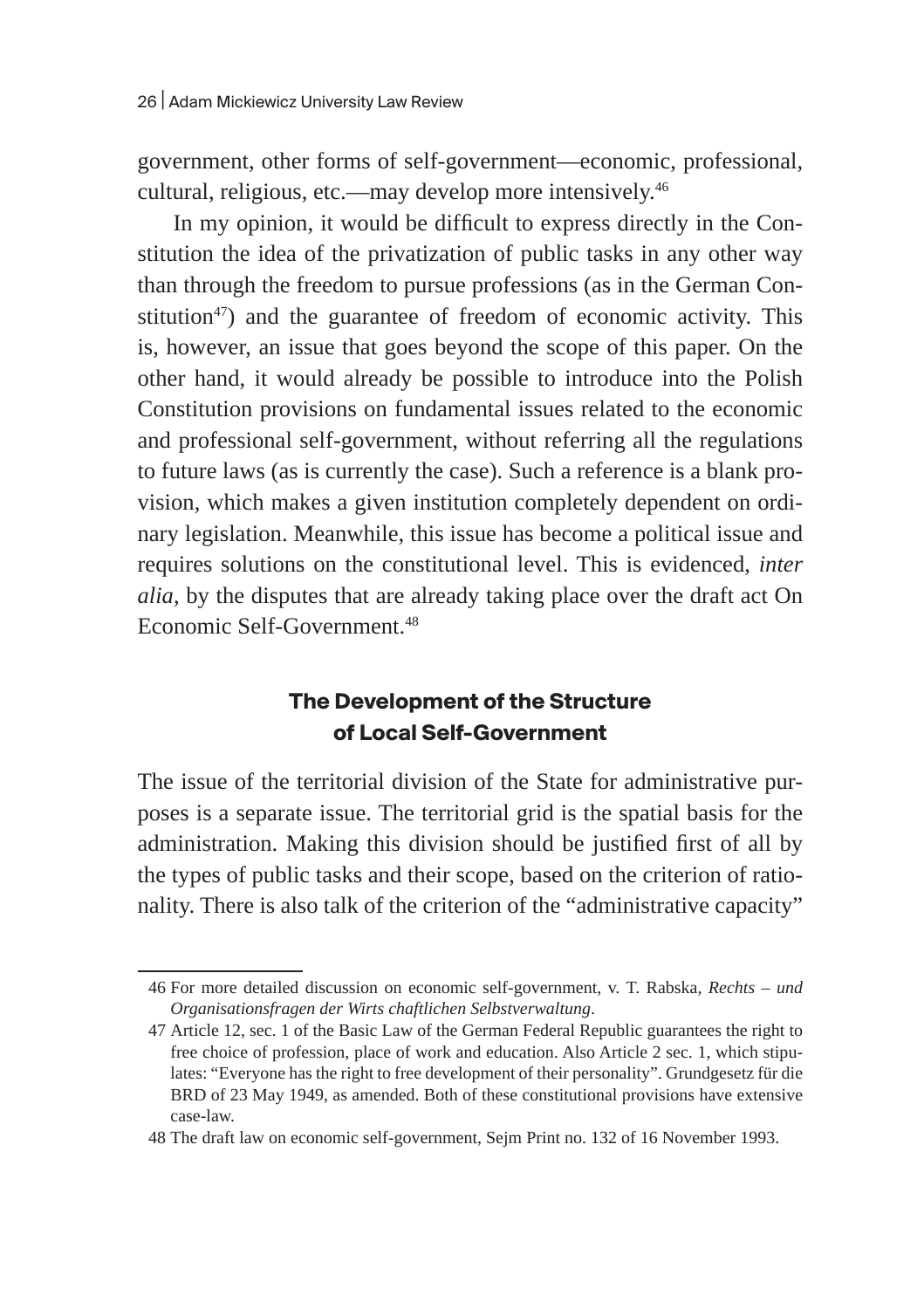of territorial units $49$  with regard to the implementation of specific public tasks. On the other hand, the question of the nature of the administrative entity should not have—at this stage and in these matters—decisive significance. For this reason, neither territorial division nor the number of territorial division units (or possibly their size) will be considered here.<sup>50</sup>

Once again, we arrive at the fundamental problem, namely the dependence of the position of local self-government on the general conception of public administration, taking into account all the elements that are included within the scope of this concept. Until the concept of state administration is defined as a whole, the further development of local self-government and the establishment of its position in the Basic Law will encounter fundamental difficulties. Without this, the adoption of any concept of local self-government will be implemented in a systemic vacuum, in an uncertain structure of state organs, the formation of which would depend on the centralized organs of the central administration. In any case, on the basis of the experience gained so far, it can be concluded that a single-level self-government organization established only at the municipal level does not yet sufficiently implement the principles of the decentralization of public administration. The curtailment of further development of local self-government and the failure to implement further decentralization processes has led to an inevitable confrontation between the decentralized local self-government administration and the entire remaining, large machine of hierarchical central administration, which is constantly expanding and maintaining departmental divisions. This imbalance in the structural and competence systems seriously endangers the proper functioning of the entire executive

<sup>49</sup> It is worth pointing out the very interesting materials on the administrative division of the State, developed in 1931. *Materiały Komisji dla usprawnienia administracji publicznej*, especially vol. V, Warszawa 1931, p. 14 ff.

<sup>50</sup> I addressed the problem of the spatial division of the public administration in the article *Refleksje na temat układu przestrzennego administracji publicznej i jego konsekwencji w zakresie administrowania*, "Ruch Prawniczy, Ekonomiczny i Socjologiczny" 1992, facsim. 2, p. 25 ff.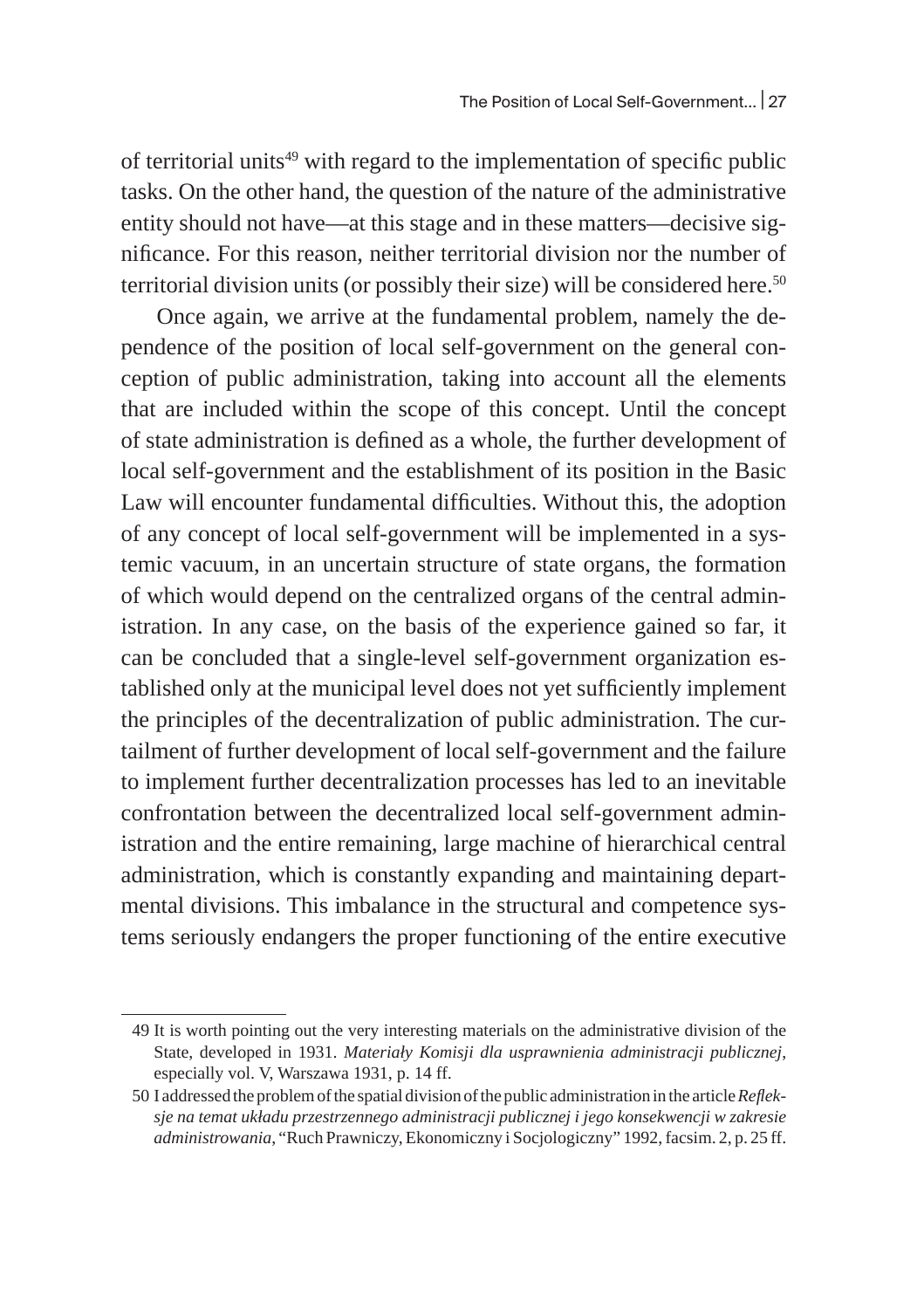apparatus. This state of affairs, which is more than evident in current government practice, can no longer be maintained.

Therefore, there is now an urgent need to introduce into the new constitution such provisions that would directly determine the development of local self-government to higher levels and extend the participation of local self-government in the exercise of public authority.

The consequence of expanding local self-government by further links would be the creation of a whole system of local government bodies, operating at various levels of territorial division. Therefore, within the organisational framework of local self-government, new relations will be established between local self-government units and their organs. The problem is of particular importance and its significance for the functioning of the whole institution in the future cannot be disregarded.51 Hitherto, only issues concerning the mutual relations between local self-government bodies at the same level have been subject to regulation, i.e. the legislative and executive body of the municipality, and therefore within the same self-government unit. The establishment of a higher level of self-government (*powiat –* county) or higher levels (*powiat* and voivodeship) would at the same time require a clear definition of the mutual relations between different self-government units, whose areas of activities overlap.

Contrary to popular opinion, it does not seem realistic to base these relations on the principle of the total separation of each link, nor does it seem possible to make such a separation of public tasks which would focus on only in one level of the complex self-government organization. Moreover, I do not think that it is advisable to pursue such an aspiration. The performance of tasks cannot be separated from the area in which they are executed, nor can the residents be separated according to the public services provided. It would also be unacceptable to assume

<sup>51</sup> I am raising this problem because the draft bill On County (*Powiat*) Self-Government and the ongoing discussions concerning county (*powiat*) self-government seem to completely avoid this problem. Sejm Printed Document, no. 295 of 29 January 1995.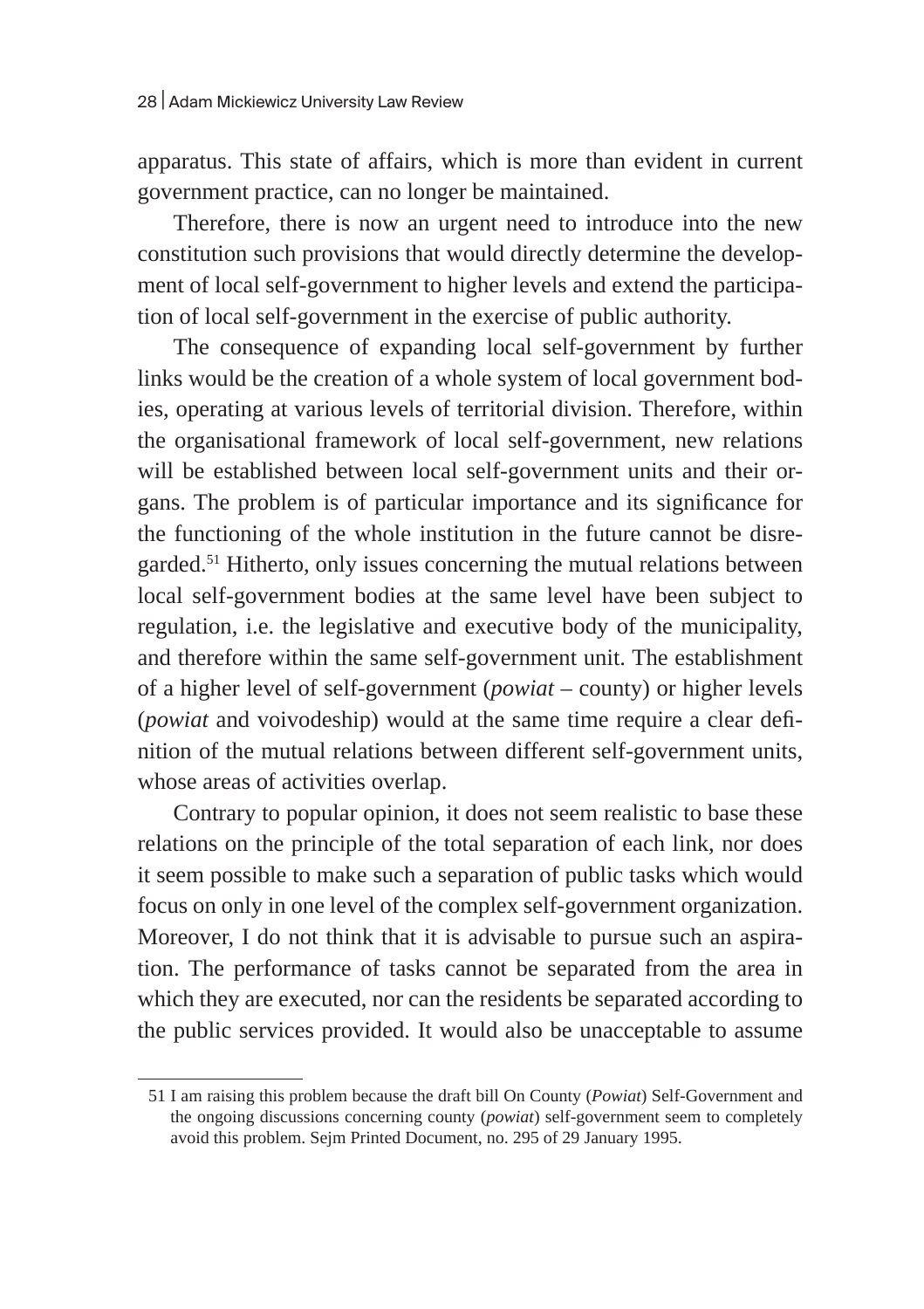that higher-level self-government organs do not represent the entire community living in a given area, but only the group that would benefit from their services. This would, above all, contradict the principle of the universality of the institution of local self-government.

On the other hand, one feature of self-government is that each of its links (each local government unit) is an independent legal entity and constitutes a decentralized public administration entity. This means that a lower link of the self-government is not dependent on a higher link. Therefore, there can be no talk of any kind of supremacy and subordination, because that would deny the legal essence of self-government. Another issue, however, is the need for cooperation and mutual solidarity wherever it is necessary due to the commonality of residents and the area inhabited by them. Thus, when entrusting tasks to a higher-level self-government unit, the legislator should take into account—as the European Charter of Local Self-Government states—"the extent and nature of the task and requirements of efficiency and economy" (Article 4(3)).

Recognition of the need for mutual cooperation between local self-governments and their unity as a political institution would support the need to establish a general national self-government representation, which would crown the entire system. An organization of this kind would have to in fact unite all local government units, by virtue of the law. Its existence would be independent of the possibility of establishing and operating other self-governing associations as well, on a voluntary basis, connecting only particular groups of self-government units, based on the criterion of common (group) interests and the joint performance of specific public tasks.

The issue of establishing a national association is potentially controversial, although in principle it would only involve formalizing an institution which, from the very beginning of the introduction of local self-government, has been established by the representation of mu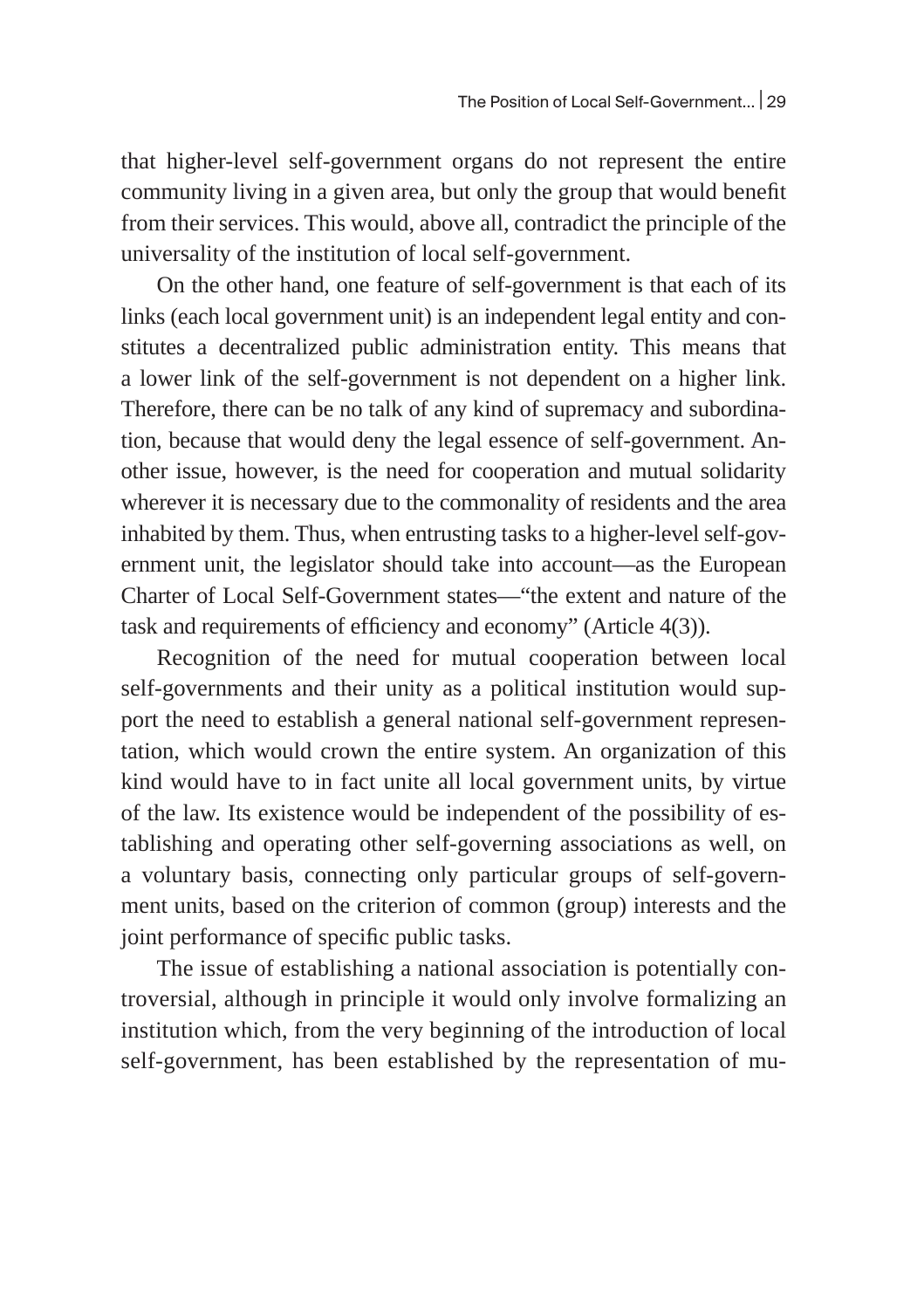nicipalities and which actually operates without any special legal authority.<sup>52</sup>

#### **The Conditions for Co-Responsibility for Public Administration**

The paper presents some of the legal conditions of local self-government and those issues whose introduction into the public administration system *requires* unambiguous constitutional regulations. Leaving these matters to future statutory regulation (by means of a stereotypical reference: "… will be determined by law")<sup>53</sup> would be an irreversible mistake and would amount to a missed opportunity to restructure the administration.

Summarizing the above, it is only possible to provide a general outline of the issue and a few important aspects. However, I am of the view that the issues raised here allow us to conclude that reducing the transformations of the public administration today solely to the matter of appointing counties (*powiat*) or not, and the heated debates about them, constitutes a big misunderstanding. It is proof that we do not understand the catastrophic state that the entire public administration is currently in, and that we fail to appreciate the extent of the reconstruction necessary for today's administration as a whole—on both central and local levels. The matter requires a completely new vision of public administration, built on different principles, and not only a part of the local self-government organization (although this is of great importance).

The dysfunctionality of the whole structure of the executive apparatus runs so deep that the 'self-government issue' cannot be separated from the entire public administration. From the beginning of the transformation

<sup>52</sup> V. L. Kieres, *Problemy ustrojowoprawne samorządu terytorialnego*, "Samorząd Terytorialny" 1994, no. 12, especially p. 14 ff. *Inter alia*, I expressed my view on the need to formally regulate the status of the existing representation of national self-government, namely the National Assembly of Local Self-government, in the article, *Możliwości zmian ustawy o samorządzie terytorialnym*, "Samorząd Terytorialny" 1994, no. 10.

<sup>53</sup> This form of 'delegation' is used in the Constitutional Act of 1992, and in matters of fundamental importance concerning the local self-government, e.g. Article 70 sec. 4, Article 74–75.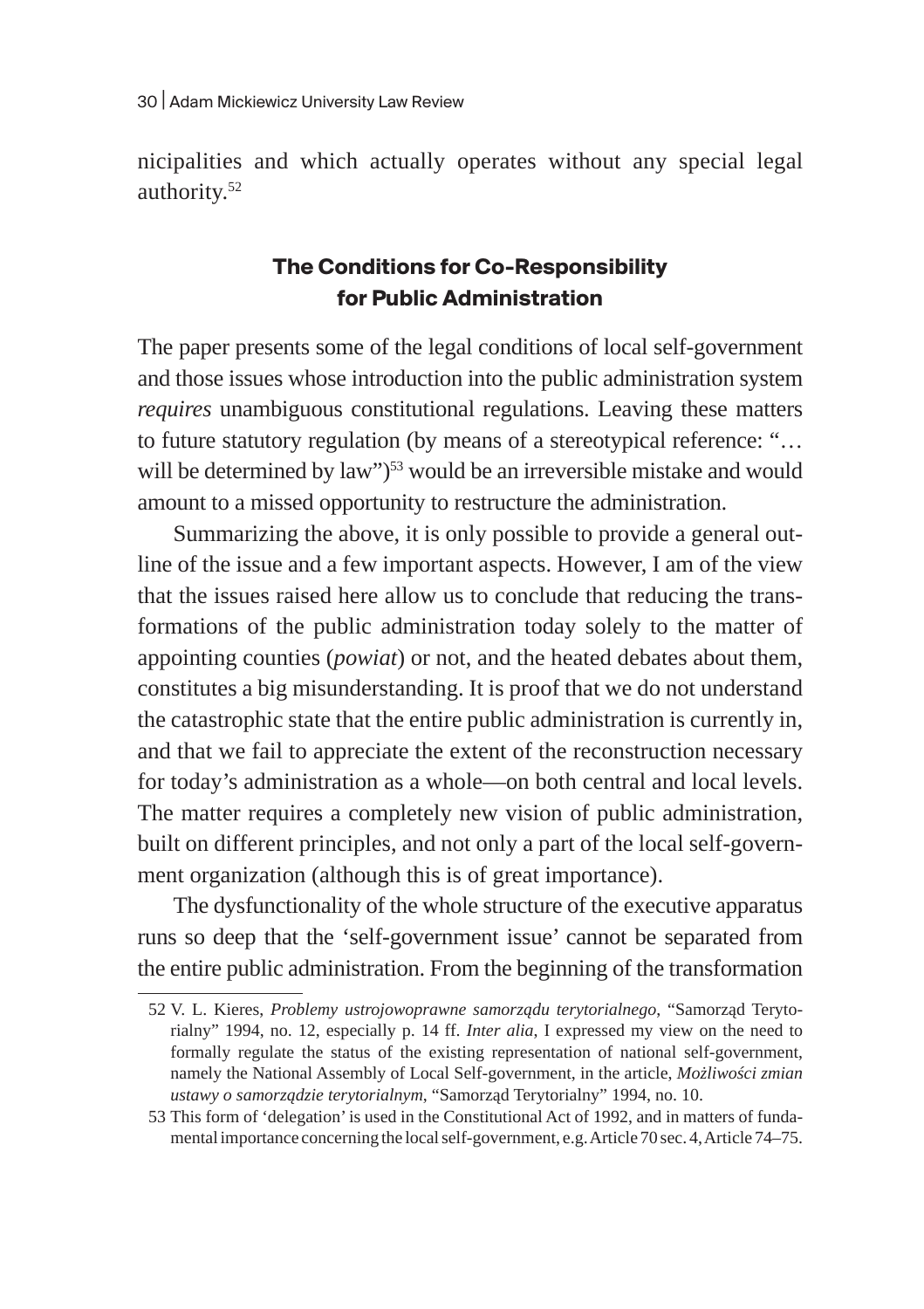of the political and economic system, there was little appreciation of the fact that there is a need to adapt the state administration to the completely new state tasks in the changing economic system, and to the requirements of effective action. The links between the transformation of the economy and the administration were not sufficiently taken into account, especially when the 'inherited' administration was shaped entirely for the needs of the bureaucratic system of a centrally planned economy.<sup>54</sup> Currently, the situation is deteriorating, not only due to the time that has been wasted, but also due to the fact that the current views of politicians do not demonstrate a will to change the administration model.<sup>55</sup>

Under applicable law, it is even difficult to determine what constitutes 'public administration'. It is not a question of the theoretical understanding of this term, as there have always been problems of this nature in legal science. The issue concerns the legal situation and its consequences for the functioning of the executive power. It also concerns the constitutional provisions of 1992, the legislation in force, and drafts of the future constitution. Apart from solving issues of a systemic nature, the aim is also to ensure the correct application of law.

The term 'state administration' is most frequently used in legislation, however, it is not possible to determine without reservation which circle of entities this term covers. It would be useful to introduce the term 'public administration' into legislation, as a broader term covering central and local administration, government administration and

<sup>54</sup> These problems were widely discussed in the research project KBN no. 1–1016–91–01 *Struktura, zadania i formy działania naczelnego aparatu administracji państwowej w zmienionym ustroju gospodarczym* by T. Rabska, Typescript in the Library of the Faculty of Law and Administration of Adam Mickiewicz University in Poznań; see in particular part VIII – Syntetyczny opis wyniku końcowego.

<sup>55</sup> Just by way of example, see *Strategia dla Polski*, Sejm Printed Document, Print no. 447 of 7 June 1994, especially the part concerning the reform of the 'economic center', and critical debate in the Sejm in February 1995 on "Government information on the state of work on the reform of the 'Center'". The content of the new 'coalition agreement' also testifies to the lack of real desire for change. On the other hand, with regard to changing the local administration model, the Speaker of the Senate of the Republic of Poland and the Chairman of the National Assembly of Local Self-Government said: "This is not the most urgent matter at present in terms of stabilizing the situation in Poland". Ibidem, p. 5.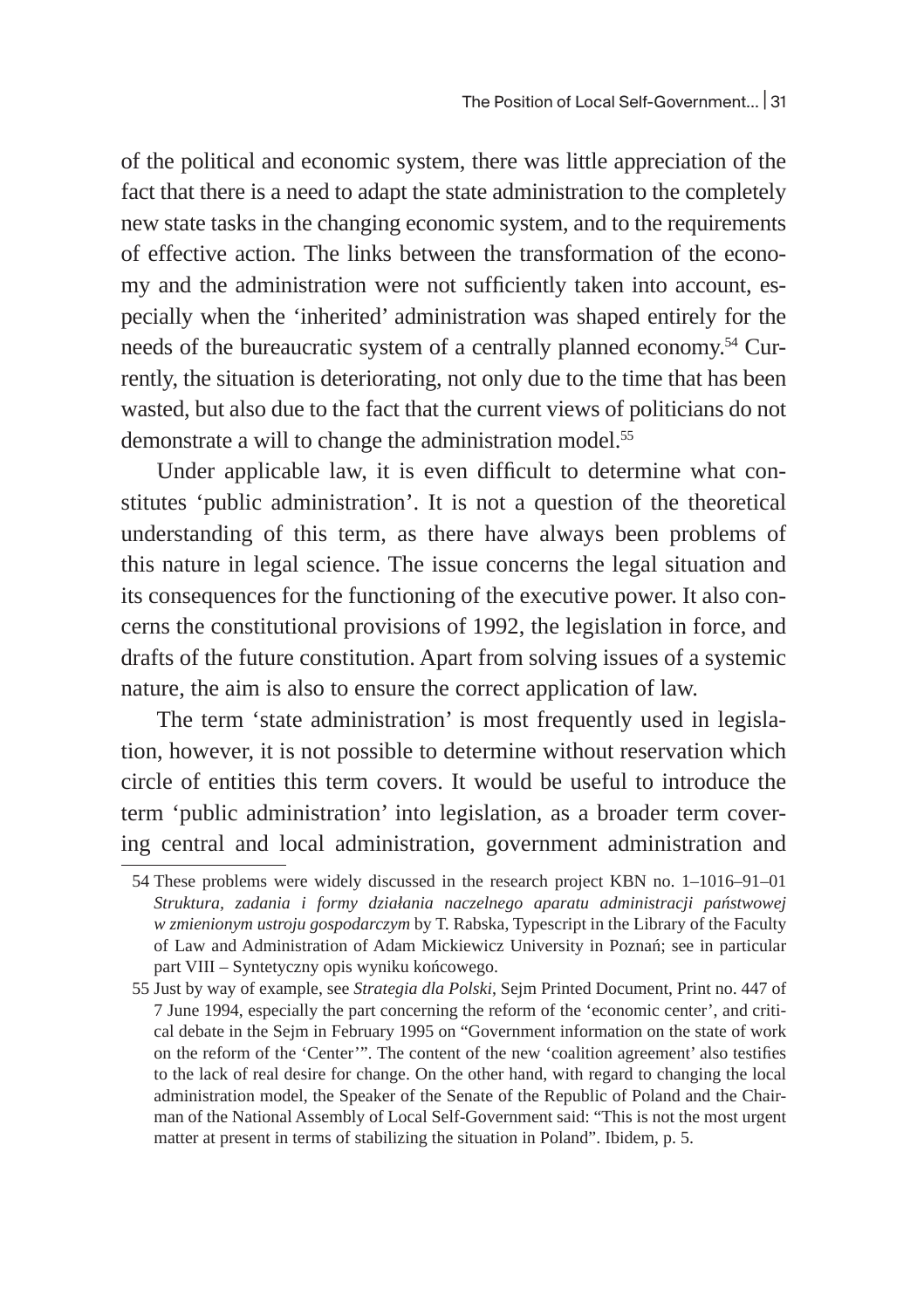local self-government administration. It is precisely the application of the concept of public-law personality that would justify such a unification. Consistent use of the appropriate language of legal acts would make it possible to determine, in each case, to whom the legal act is applied, who is bound by it, or with regard to which group of entities a given competence may be exercised. In the light of the current language of legal acts and the meaning of the term 'administrative state administration', such issues often cannot be explicitly resolved, nor is it possible to decide whether the term 'state administration' as used in a given case also encompasses local self-government.<sup>56</sup>

The ongoing work on the draft Constitution creates a real chance to outline the basic political framework—structural and functional of the entire public administration. The need for deep decentralization through the recognition of various public administration entities (government and local self-government), and at the same time the need to pursue common goals, places local self-government high in the hierarchy of executive power organs responsible for the functioning of the State. The foundations of this shared responsibility, i.e. the real division of executive power (with all the consequences this entails), can only be established by an act of the same status as the Constitution, and this is to be expected from the Constitution in the first place. However, making changes only within local self-government—although undoubtedly necessary—may ultimately have a negative impact on the institution of local self-government itself. Given the current poor state of public administration, it seems rather improbable that only one member of the public administration would be able to bear the weight of reforms.

<sup>56</sup> Many examples are already provided by the Constitutional Act of 1992; cf. Article 51 sec. 1, para. 2 items 3 and 6; Article 56, Article 69, Article 34 on the Supreme Audit Office (NIK) (maintained in force pursuant to Article 77). However, correctly – Article 71.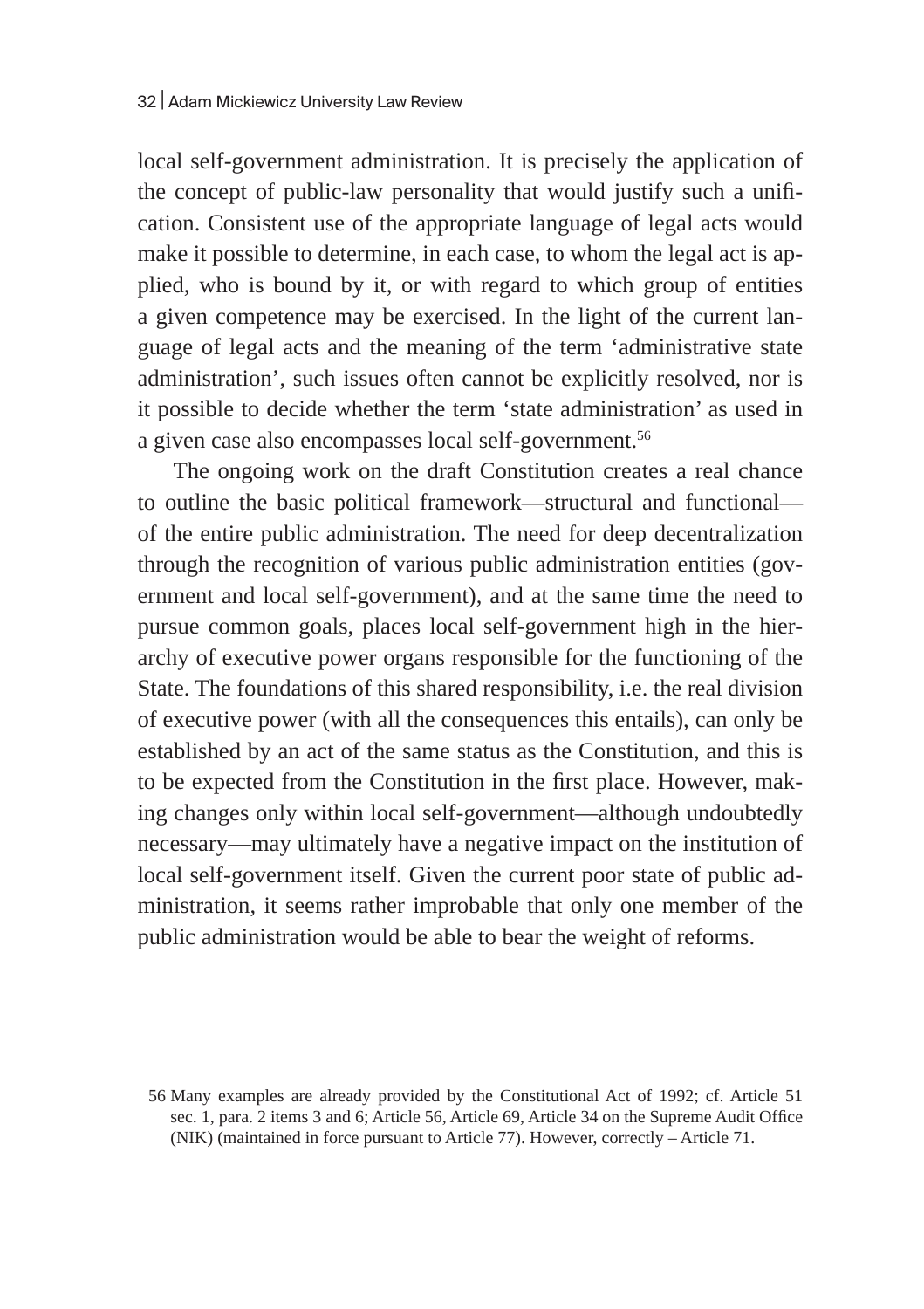#### **References**

- Biernat S., *Prywatyzacja zadań publicznych. Problematyka prawna*, Kraków 1994.
- Bigo T., *Związki publiczno-prawne w świetle ustawodawstwa polskiego*, Warszawa 1928.
- Bradley A.W., *Constitutional and Administrative Law*, Longman 1987.
- Caiden G.E., *Administrative reform comes of age*, Berlin–New York 1991.
- Cassese S., *Toward a European model of Public Administration*, in: *Comparative and Private International Law*, Berlin 1990.
- Hesse J.J., *Institutional transformation in Central and Eastern Europe: A challenge for public administration*, in: *Public Administration in the Nineties: Trends and Innovations*, Vienna 1992.
- Kelsen H., *Pure Theory of Law*, Gloucester 1989.
- Kieres L., *Problemy ustrojowoprawne samorządu terytorialnego*, "Samorząd Terytorialny" 1994, no. 12.
- Lasok D., *Law and Institutions of the European Union*, Butterworths 1994.
- Miemiec W., Miemiec M., *Podmiotowość publiczno-prawna gminy*, "Samorząd Terytorialny" 1991.
- Niewiadomski Z., *Ustrój gminy. Gminne i ponadgminne instytucje samorządu terytorialnego*, in: *Samorząd terytorialny i rozwój lokalny*, Warszawa 1992.
- Norall F., Sutton A., *The European Crisis, The Maastricht Treaty and the Future of the European Community*, Brussels 1992.
- Oleszko A., *Gmina jako osoba prawna*, "Samorząd Terytorialny" 1992, no. 6.
- Pappas S.A., *Institutional change and administrative modernization: The transit from a centrally planned economy to a market system*, in: *Public Administration in the Nineties: Trends and Innovations*, Vienna 1992.
- Peretiatkowicz A., *Podstawowe pojęcia prawa administracyjnego*, Poznań 1947.
- Prosser T., *Privatisation and Regulation*, in: *The legal control of public power in Europe*, London 1994.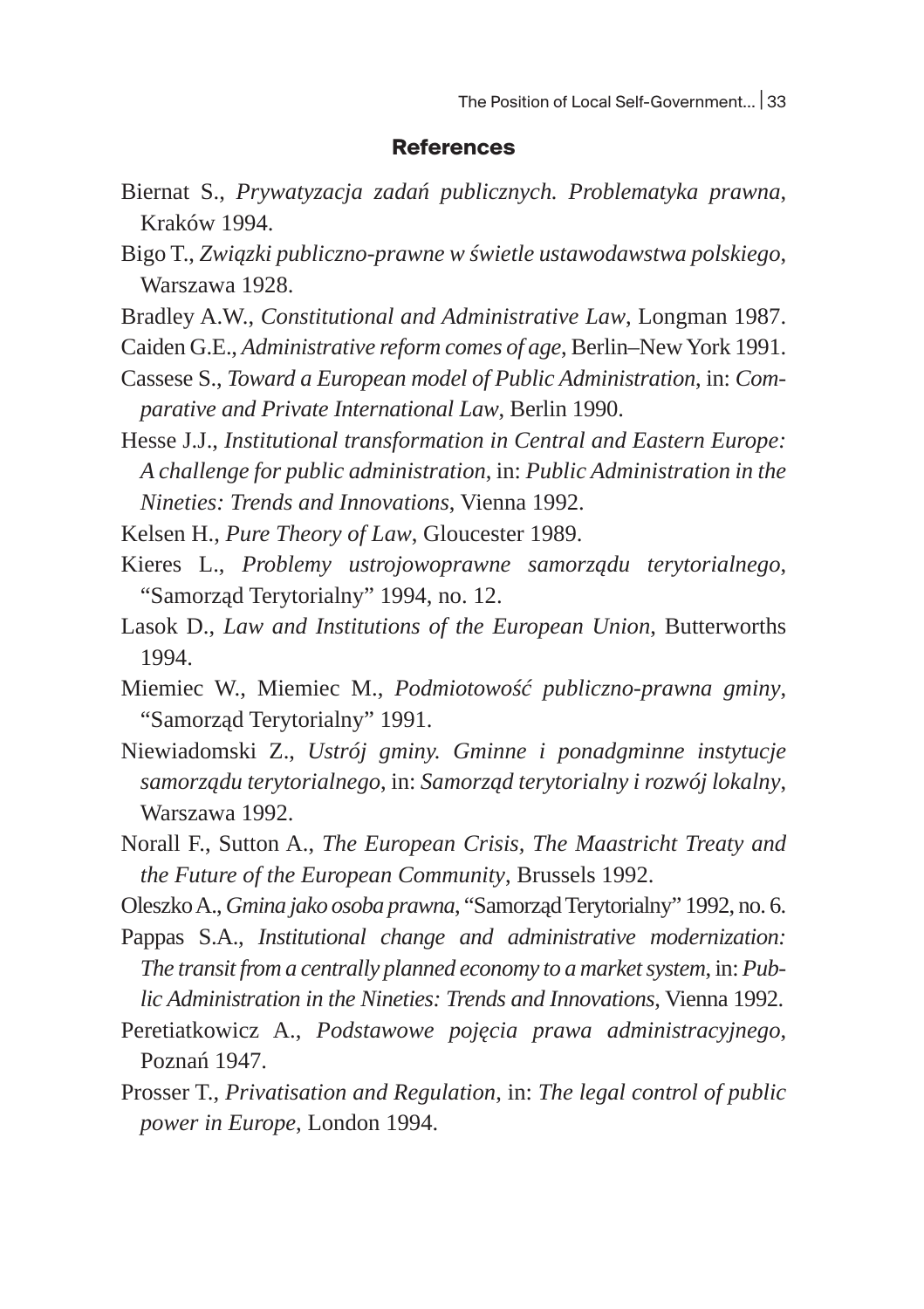Prutis S., *Zasady reprezentacji komunalnych osób prawnych w obrocie cywilnym*, "Samorząd Terytorialny" 1991, no. 1–2.

Rabska T., *Der Übergang von einer zentralen PlanwiHschuft zu einer MarktwiHschaft am Beispiel Polens, Verwaltung und Fortbildung*, 1993.

Radwan M., *Zasada pomocniczości w polityce regionalnej EWG*, "Samorząd Terytorialny" 1993, no. 9.

Ruling of the Constitutional Tribunal of 27 September 1994, W. 10/93.

Savas E.S., *Prywatyzacja. Klucz do lepszego rządzenia*, Warszawa 1992.

Schmidt R., *Die Privatisierung öffentlicher Aufgaben aid Problem des Staats – und Verwaltungs rechts*, in: *Grundfragen des Verwaltungsrechts und der Privatisierung*, Stuttgart–München 1994.

Schmidt-Assmann E., *Demokracja i samorząd w państwie konstytucyjnym*, "Samorząd Terytorialny" 1993, no. 11.

Schwarze J., *European Administrative Law*, London 1992.

Turpin R., *Określenie własności i osób prawa publicznego*, "Rzeczpospolita" 8 XI 1994.

Wronkowska S., *Kilka uwag w sprawie funkcjonalności i dysfunkcjonalności konstytucji*, "Ruch Prawniczy, Ekonomiczny iSocjologiczny" 1995.

Ziembiński Z., *Problemy podstawowe prawoznawstwa*, Warszawa 1980.

Ziembiński Z., *Wartości konstytucyjne*, Warszawa 1993.